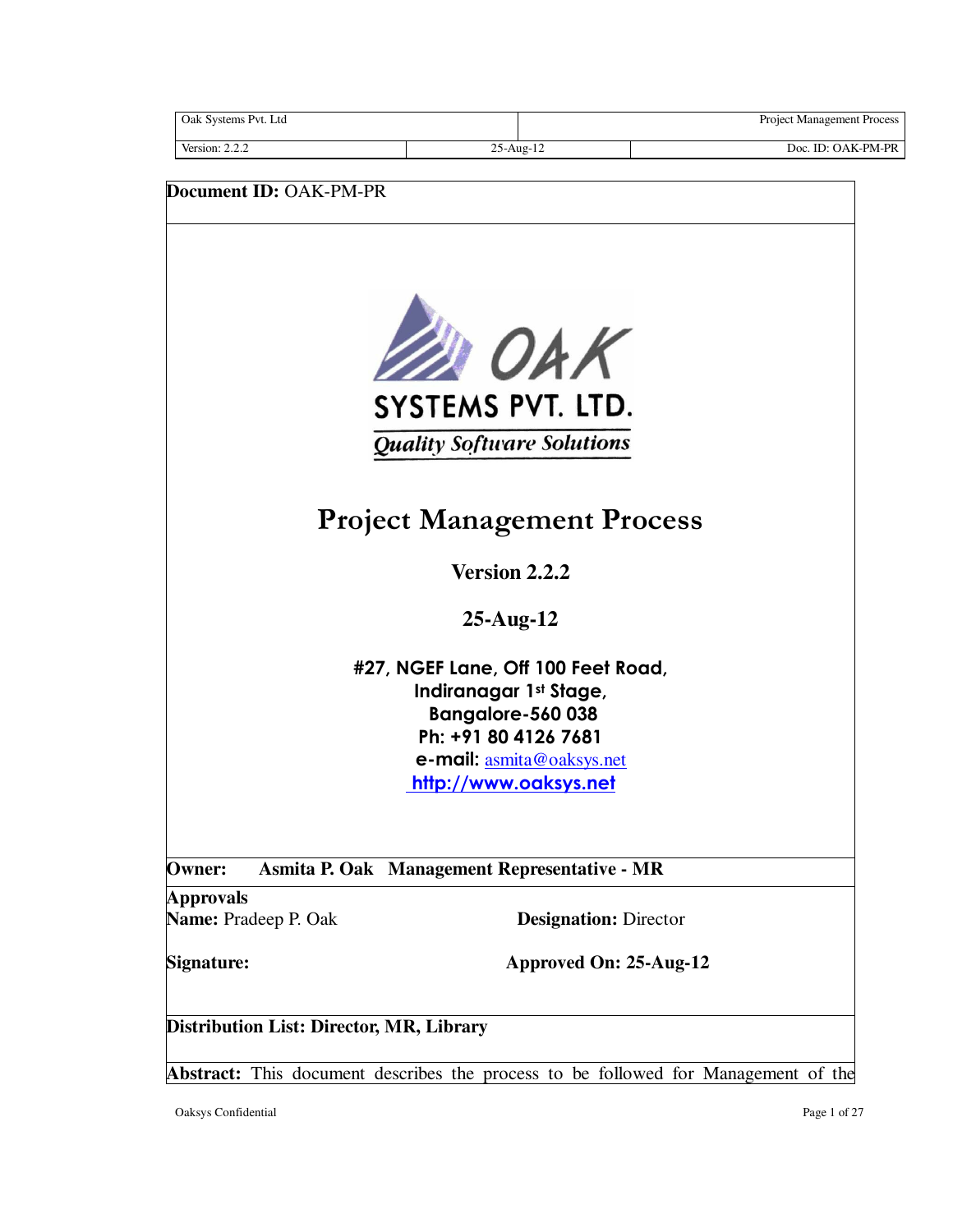| Oak Systems Pvt. Ltd |             | <b>Project Management Process</b> |                    |
|----------------------|-------------|-----------------------------------|--------------------|
| Version: $2.2.2$     | $25-Aug-12$ |                                   | Doc. ID: OAK-PM-PR |

projects handled by Oaksys.

 $\overline{\phantom{a}}$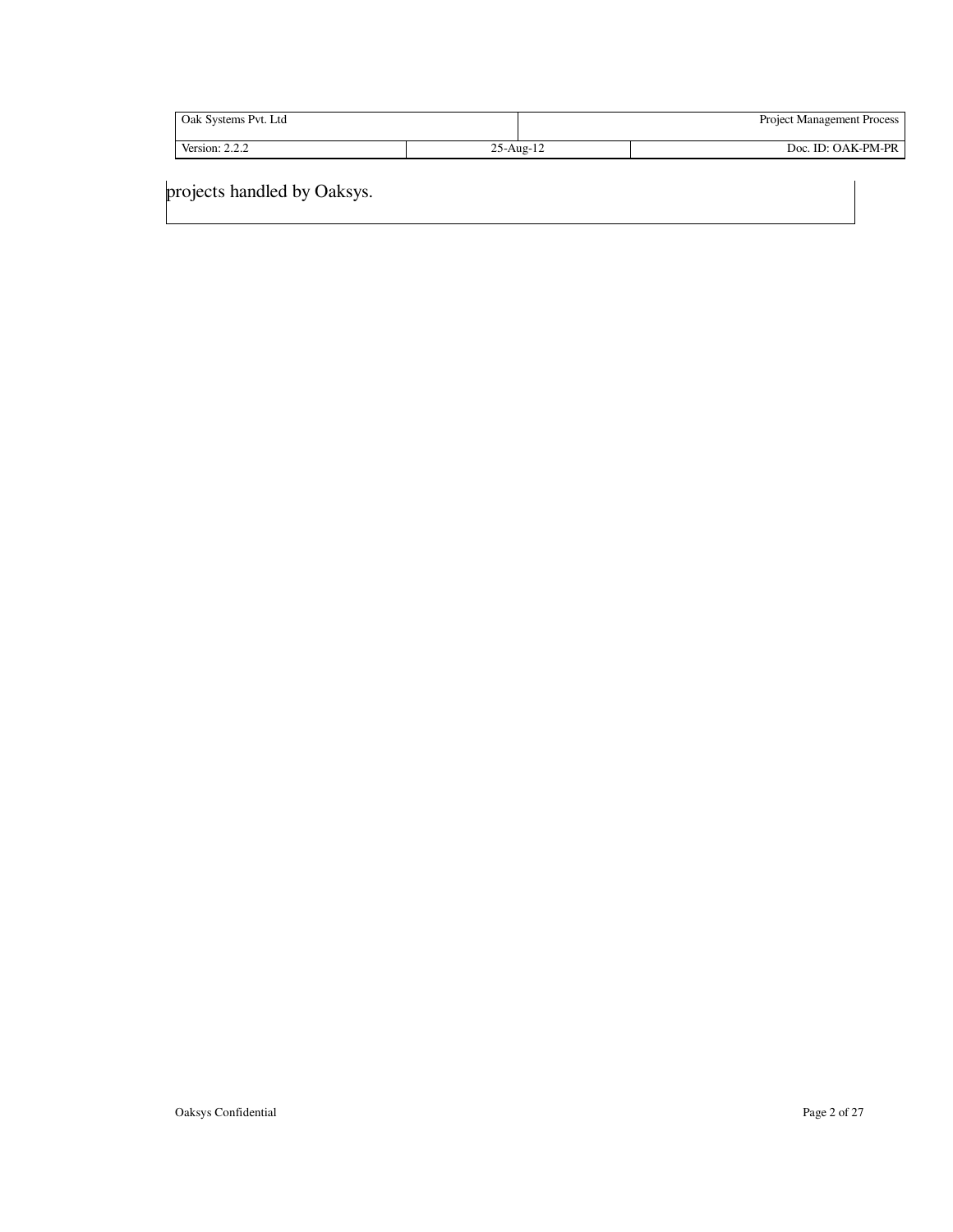| Oak Systems Pvt. Ltd |               | <b>Project Management Process</b> |
|----------------------|---------------|-----------------------------------|
| Version: $2.2.4$     | $25 - Aug-12$ | Doc. ID: OAK-PM-PR                |

# **CHANGE HISTORY**

| <b>Version</b>                                                               | <b>Release Date</b> | <b>Authors</b>     | <b>Review</b>    | <b>Description</b>                                                                                  |
|------------------------------------------------------------------------------|---------------------|--------------------|------------------|-----------------------------------------------------------------------------------------------------|
| 1.0a                                                                         |                     | Asmita             | team<br>Pradeep, | Refer below line                                                                                    |
|                                                                              |                     |                    | Pai, Bala        |                                                                                                     |
| <b>Base Version</b>                                                          |                     |                    |                  |                                                                                                     |
| 1.0                                                                          | 15-Jul-03           | Asmita             |                  | Pradeep, Pai Refer below line                                                                       |
|                                                                              |                     |                    | Bala, Swati,     |                                                                                                     |
|                                                                              |                     |                    | Asmita,          |                                                                                                     |
|                                                                              |                     |                    | Santosh,         |                                                                                                     |
|                                                                              |                     |                    | Ben, Manik       |                                                                                                     |
| Sec 5.4 added for requiremnts management, Sections 5.1.1.1, 5.1.1.2          |                     |                    |                  |                                                                                                     |
| 1.1                                                                          | 06-Sept-03          | Asmita             |                  | Refer below line                                                                                    |
|                                                                              |                     |                    |                  | Sec 16.0 of OAK-PM-FR-PPTK template changed(CR21), sec 5.0 PP review checklist point                |
|                                                                              |                     |                    |                  | added (CR25), in sec 5.1.1.2 addition of templates mentioned $(CR46)$ , in sec 5.1.1.8 line for org |
|                                                                              |                     |                    |                  | metrics is added(CR25), in sec 7.0 PP review checklist added(CR18), in sec9.0 appendix              |
|                                                                              |                     |                    |                  | templates, guidelines, checklists are addeded(CR46), sec 9.0 Project plan template (sec 18.0 Cust   |
|                                                                              |                     |                    |                  | feedback frequency is added(CR30)), Defect classification guidelines added (CR45), Estimation       |
| methodology is added (CR5)                                                   |                     |                    |                  |                                                                                                     |
| 1.2                                                                          | 08-Sept-03          | Narendranat Asmita |                  | Refer below line                                                                                    |
|                                                                              |                     | h Pai              |                  |                                                                                                     |
|                                                                              |                     |                    |                  | Section 5.1.1.12 Added to Address Project Exit criteria. Section 5.1.1.11 changed to add            |
|                                                                              |                     |                    |                  | reference to determining impact of the risk. Project Plan template changed to include exit criteria |
|                                                                              |                     |                    |                  | as section 8.2. existing life cycle is brought under 8.1. Guidelines for determination of Risk      |
| impact included in section 17.0. (Change request CR 73, CR 75)               |                     |                    |                  |                                                                                                     |
| 1.3                                                                          | 09-Sept-03          | Asmita             | Pradeep          | Refer below line                                                                                    |
|                                                                              |                     |                    |                  | Change the section 5.1.1.2 to accommodate the test plan related details (CR), appendix 9.0 PPTK     |
|                                                                              |                     |                    |                  | is also changed, OAK-PM-FR-PPC is also changed to accommodate validation mechanism.                 |
| 1.4                                                                          | 3-Jan-04            | Asmita             | Pradeep          | Refer below line                                                                                    |
|                                                                              |                     |                    |                  | As per CR92 sec 5.1.1.4-Estimation shall capture more details, also change in PPTK template,        |
| also change PPC                                                              |                     |                    |                  |                                                                                                     |
| As per CR87 sec. 5.1.1.2 is changed, also changed in PPTK, also change PPC   |                     |                    |                  |                                                                                                     |
|                                                                              |                     |                    |                  | As per CR97 resources from sec. Of PPTK 15.1 –Resources is removed. In Sec. 11.0 resources          |
| are made more clear by mentioning Project SCM resource, Project SQA resource |                     |                    |                  |                                                                                                     |
|                                                                              |                     |                    |                  | As per CR 91 Unit Test Plan template is included in the appendix and added into OAK-PM              |
| process folder                                                               |                     |                    |                  |                                                                                                     |
|                                                                              |                     |                    |                  | As per CR86 in PPTK template on title page version of PPTK template is captured, PP version         |
| date is put in $\leq$ brackets. This has lead to PPTK version 2.0            |                     |                    |                  |                                                                                                     |
| 1.5                                                                          | $6$ -Jan-04         | Asmita             | Pai              | Refer below line                                                                                    |
|                                                                              |                     |                    |                  |                                                                                                     |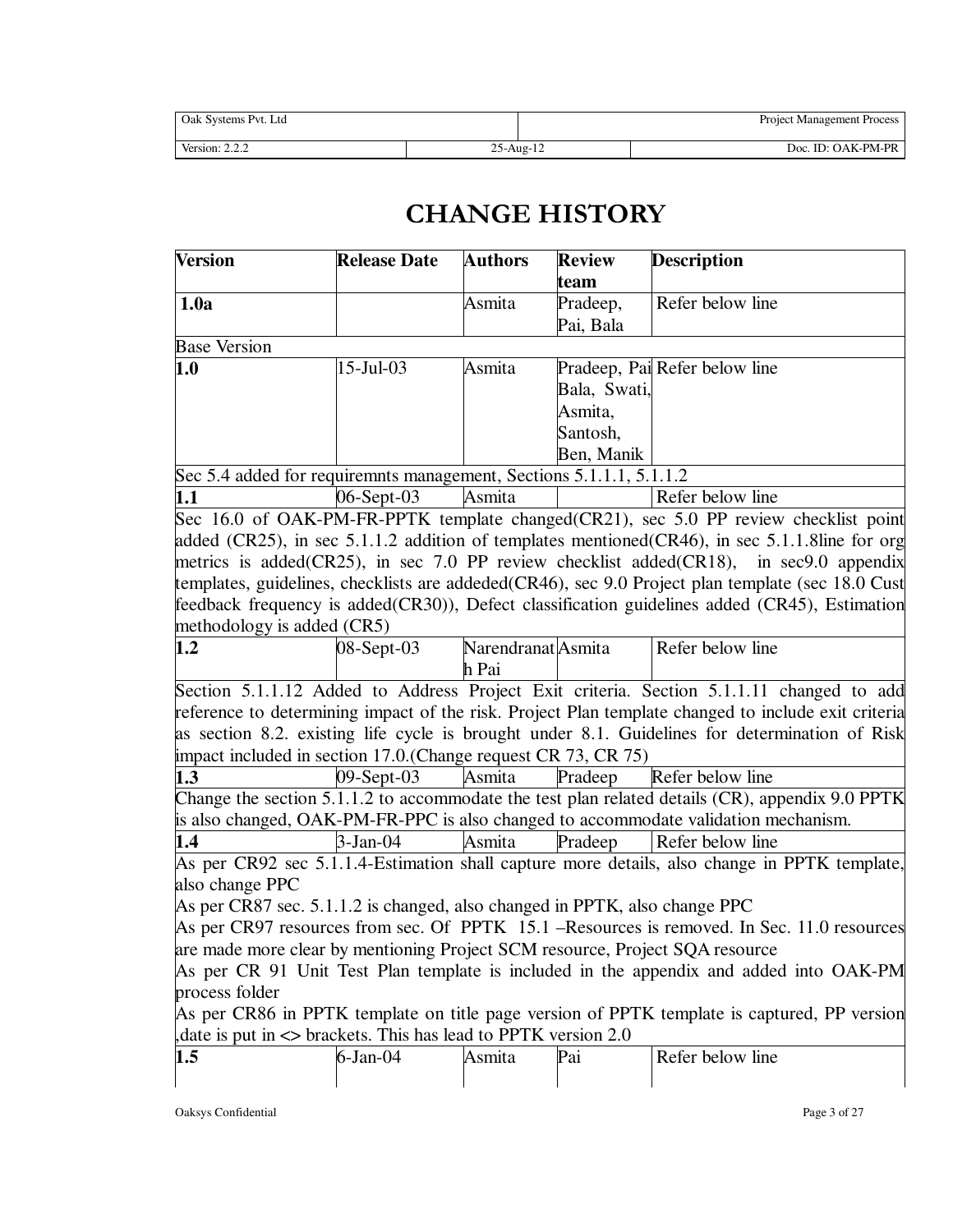| Oak Systems Pvt. Ltd |                 |                | <b>Project Management Process</b> |
|----------------------|-----------------|----------------|-----------------------------------|
| Version: $2.2.2$     | $25$ -Aug- $12$ | 1 <sub>2</sub> | Doc. ID: OAK-PM-PR                |

As per CR104 in OAK-PR-CL-PPC (new ver 1.5) sec 21, pt regarding PPTK section 8.2 regarding exit criteria is added, also updated ML (new ver 1.5)

| .<br>.<br>1.0 | $15-09-04$ | Asmıta | Pai | Refer below line                                                                                                |  |
|---------------|------------|--------|-----|-----------------------------------------------------------------------------------------------------------------|--|
|               |            |        |     |                                                                                                                 |  |
|               |            |        |     |                                                                                                                 |  |
|               |            |        |     | the contract of the contract of the contract of the contract of the contract of the contract of the contract of |  |

 To address CR –102, 5.0 Process Description is updated emphasizing inspection process for review.

Accordingly OAK-PM-FR-PPTK template section 8.1 (Life cycle activities) and Project review checklist OAK-PM-CL-PPC Sl.No-18 are updated.

To address CR –103, in OAK-PM-PR Section 5.1 is updated and section 1.4 (Glossary) is also updated. This is related to involvement of org. SQA in review process

As per CR 108, sec 5.1.1.12 is changed and template OAK-PM-FR-PPTK sec 8.2 (project exit criteria) is updated.

OAK-PM-CL-PPC Sl.No-21 -with Section number-8.1 is updated. This is related to mentioning of customer acceptance criteria

To address CR 126, in OAK-PM-PR section 5.1.1.4 Estimation is updated and template OAK-PM-FR-PPTK 10.2 (Actual estimation table) is updated. This is related to re-estimation as an activity.

To address CR-146 sec5.1 is changed. To address CR-144, sec 5.1.1.2 is updated. Also OAK-PM-FR-PPTK updated (section 8.2 is added)

To address CR-147, sec 5.1.1.9 (SCM Activities) updated. Related to this OAK-PM-FR-PPTK sec 15.1 also updated.

To address CR-109 Sec 9.0 Appendix is updated (OAK-PM-TC-CL). Also 5.1.1.2 is updated to indicate the possibility of using the test case identification checklist

To address CR 150 sections 18.1, 18.2 added in OAK-PM-FR-PPTK. This addresses capturing of Customer commn. and customer feedback in plan.

**1.7** 13-Apr-05 Prashant S O Shashidhar Refer below line Joshi

As per CR 151 Address, email-ID and phone number is changed in the first page of the process. Similarly it is affected to OAK-PM-CL-TC, OAK-PM-FR-PPTK, OAK-PM-FR-TP, OAK-PM-GL-DFC, OAK-PM-GL-ETS, OAK-PM-GL-GCG and OAK-PM-GL-WSG. As per CR 194 OAK-PM-GL-WSG existing scripting guideline is modified. As per CR 152 one more column is added in sec 15.1 of OAK-PM-FR-PPTK template. As per CR 175 Target Audience sec 1.3 is talking about Technical and BD group of OAK-PM-GL-DFC. As per CR 180 one more sheet is added by name Test Report in order to capture different testing in OAK-PM-FR-DR. As per CR 181 FURPS metrics is added in OAK-PM-FR-DR. As per CR 183 OAK-PM-FR-TC Test case template is enhanced. As per CR167, new checklist OAK-PM-CL-MPP is introduced and Sections 5.0, 7.0 and 9.0 are updated in this document

| $ 1.\delta$ | $30-Nov-05$ |   | Hanumanth Prashant S Refer below line |
|-------------|-------------|---|---------------------------------------|
|             |             | M | O, Asmita                             |

As per CR 83 section 5.1.1.8 is updated for collection of metrics for long projects.

As per CR 112 and CR 174 section 5.1 is updated for different type of projects and first page is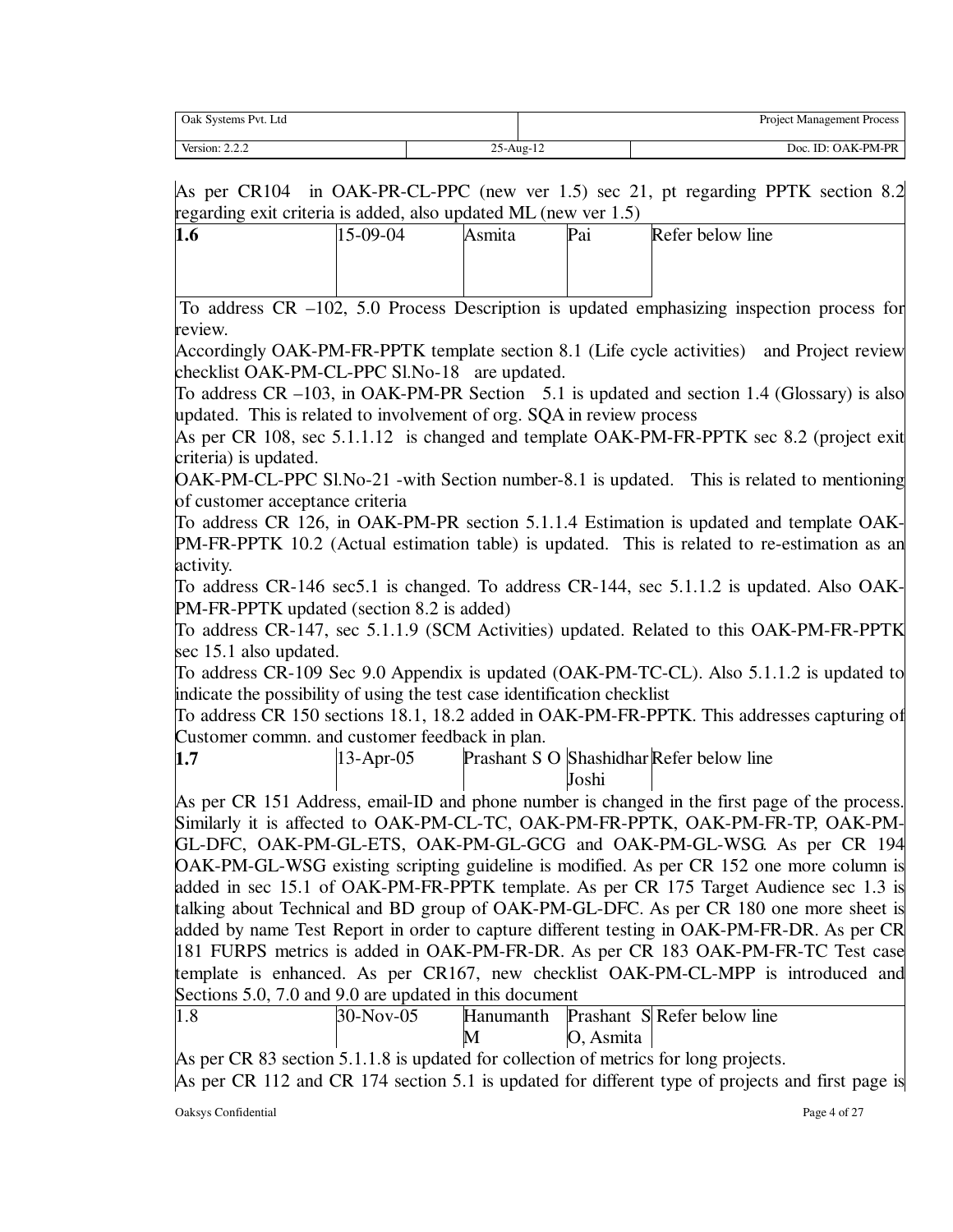| Oak Systems Pvt. Ltd |              | <b>Project Management Process</b> |
|----------------------|--------------|-----------------------------------|
| Version: 2.2.2       | $25$ -Aug-12 | Doc. ID: OAK-PM-PR                |

| updated in OAK-PM-FR-PPTK.                                                     |               |           |         |                                                                                                |
|--------------------------------------------------------------------------------|---------------|-----------|---------|------------------------------------------------------------------------------------------------|
| As per CR 178 project ID is added in OAK-PM-FR-PSQA                            |               |           |         |                                                                                                |
| 1.9                                                                            | $15$ -Jun-06  | Deepa G C | Asmita  | Refer below line                                                                               |
| As per CR 262 Phone Number is changed in the first page of the process.        |               |           |         |                                                                                                |
| 1.10                                                                           | $15$ -Sept-06 | Asmita    | Pai     |                                                                                                |
|                                                                                |               |           |         | As per CR 288, tool evaluation template is brought under PM process, asper 289 Project Plan    |
|                                                                                |               |           |         | review checklist elaborated for customer property. (point no 30 in checklist), as per CR 290   |
| Review checklist for modified project plan is updated for revisiting the risks |               |           |         |                                                                                                |
| 2.0                                                                            | 23-Jul-07     | Asmita    | Pradeep | Refer below line                                                                               |
| As per CR 106, Sec 5.2 is elaborated for participation of Org SQA (Quality)    |               |           |         |                                                                                                |
| As per CR 209 PSQA template modified (v 1.4)                                   |               |           |         |                                                                                                |
|                                                                                |               |           |         | As per CR 278 sec 5.1.1.8 is elaborated for process deviation and PPTK is updated for theb     |
| same. (New version 2.4)                                                        |               |           |         |                                                                                                |
| As per CR 317 Sec 5.1.1 is elaborated for Frequency of updating PP.            |               |           |         |                                                                                                |
|                                                                                |               |           |         | As per CR 316 Risk repository is separated from Project plan review checklist (PPC new version |
| 1.6) & new doc OAK-QMS-RSK v 1.0) is saved as risk repository under OAK-QMS    |               |           |         |                                                                                                |
| $\overline{2.1}$                                                               | $10-Aug-09$   | Asmita    | Pai     | Refer below line                                                                               |
| CR 386: ISO 9001:2008 mentioned;                                               |               |           |         |                                                                                                |
| CR 388: address change                                                         |               |           |         |                                                                                                |
| 2.2                                                                            | 25-Mar-11     | Asmita    | Pai     | Refer below line                                                                               |
|                                                                                |               |           |         | CR 349 Issue tracker is added in sec 5.3.1 of PP and 18.0 of OKA-PM-FR-PPTK( $v$ 2.6)          |
| CR 397 QMS release under PM process, changed in sec 1                          |               |           |         |                                                                                                |
| 2.2.1                                                                          | $01$ -Aug-11  | Vinoth    | Pai     | Refer below line                                                                               |
|                                                                                |               |           |         | $CR$ 406 : Address change in this and in OAK-PM-FR-PPTK(v 2.6.1) and in OAK-PM-FR-             |
| TLEVL $(1.1.1)$                                                                |               |           |         |                                                                                                |
|                                                                                |               |           |         |                                                                                                |
| 2.2.2                                                                          | 10-Aug-12     | Asmita    | Pai     | CR 415, 421-Cosmetic, spelling                                                                 |
|                                                                                |               |           |         | correction in Sec 5.1.12                                                                       |
|                                                                                |               |           |         | PPTK sec 11.1 cosmetic changes,                                                                |
|                                                                                |               |           |         | version 2.6.2 is released                                                                      |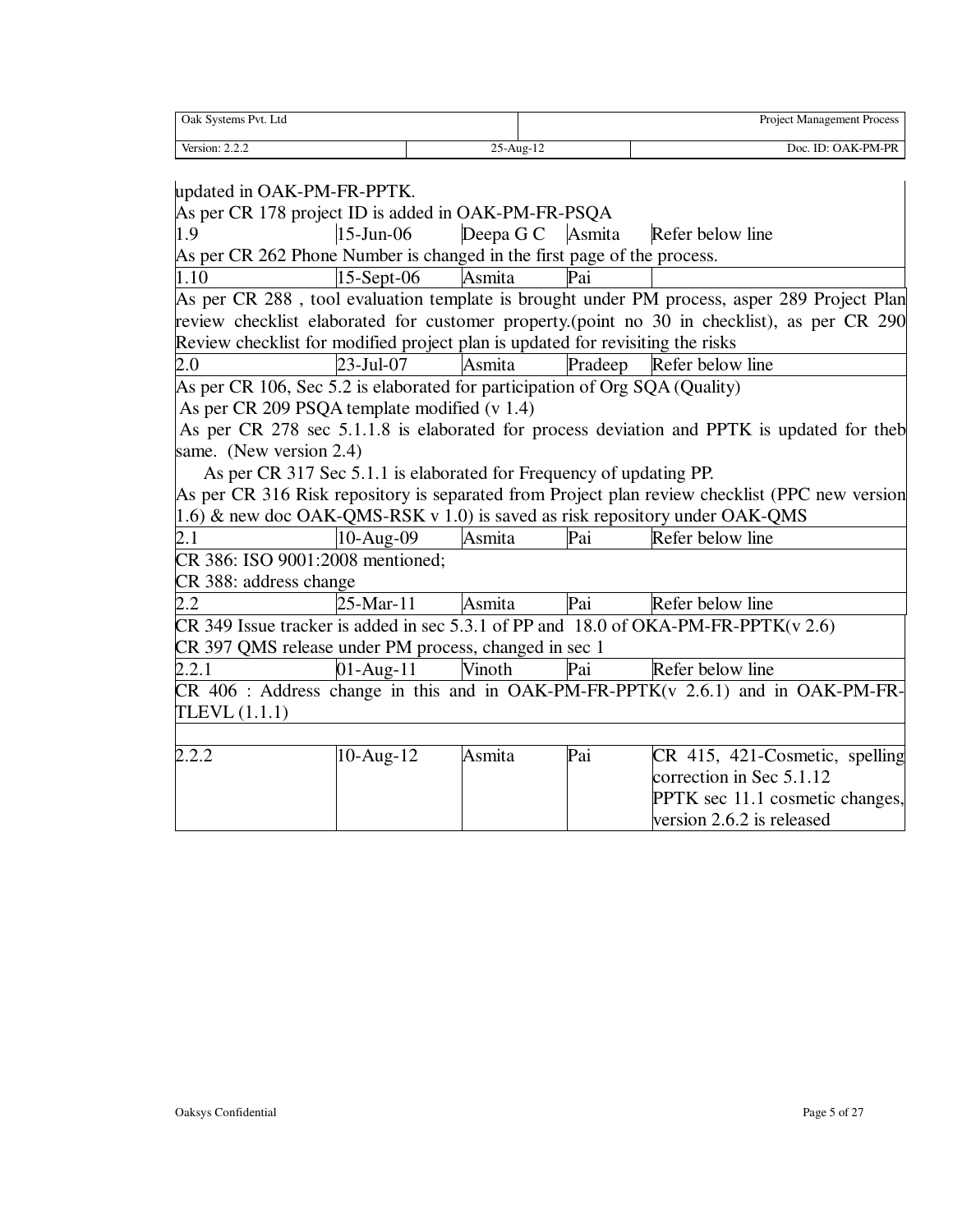| Oak Systems Pvt. Ltd |                 | Project Management Process |
|----------------------|-----------------|----------------------------|
| Version: $2.2.2$     | $25$ -Aug- $12$ | Doc. ID: OAK-PM-PR         |

# **TABLE OF CONTENTS**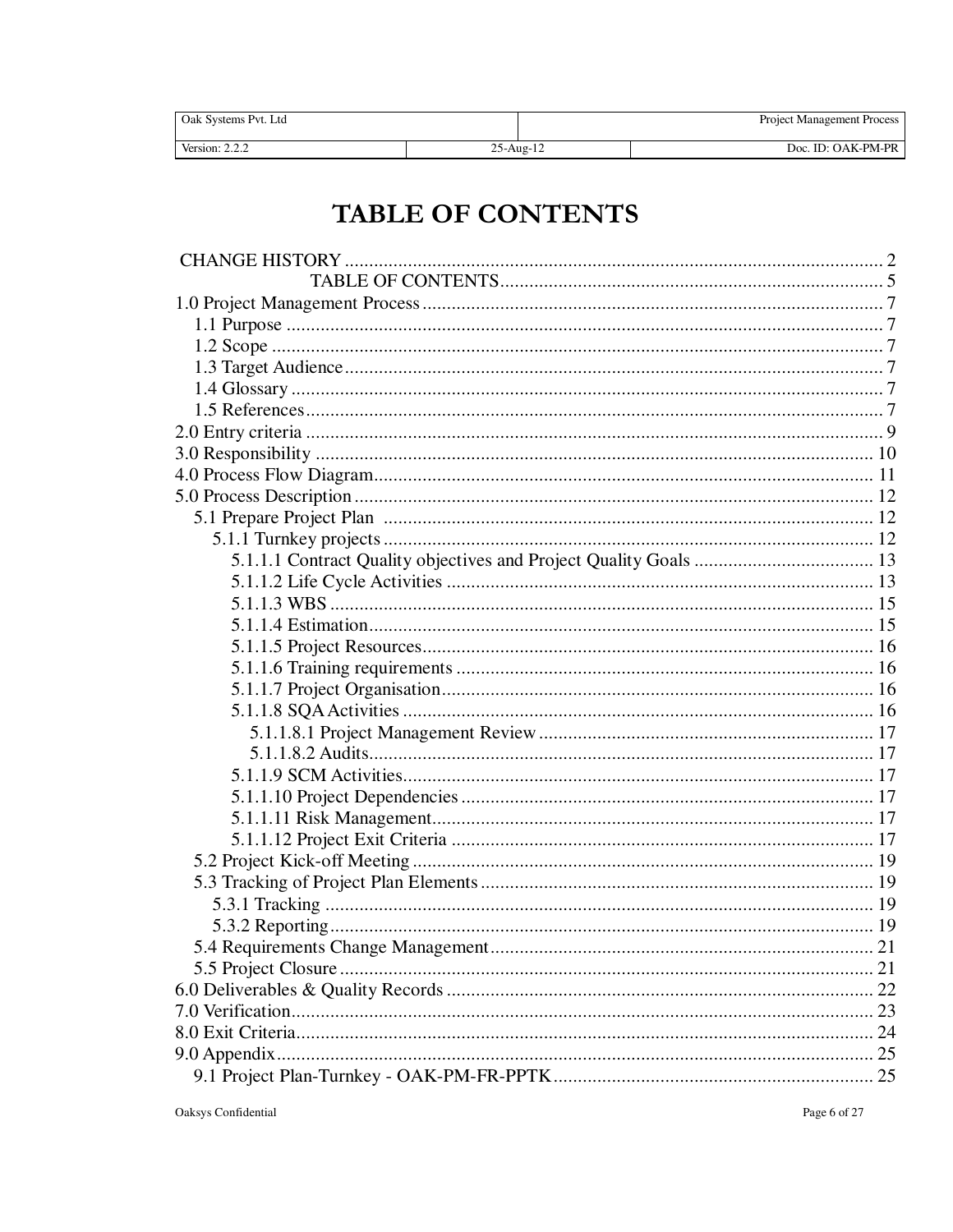| Oak Systems Pvt. Ltd |           | Project Management Process |
|----------------------|-----------|----------------------------|
| Version: 2.2.2       | 25-Aug-12 | Doc. ID: OAK-PM-PR         |
|                      |           |                            |
|                      |           | 25                         |
|                      |           |                            |
|                      |           |                            |
|                      |           |                            |
|                      |           |                            |
|                      |           |                            |
|                      |           |                            |
|                      |           |                            |
|                      |           |                            |
|                      |           |                            |
|                      |           |                            |
|                      |           |                            |
|                      |           |                            |
|                      |           |                            |
|                      |           | 25                         |
|                      |           |                            |
|                      |           |                            |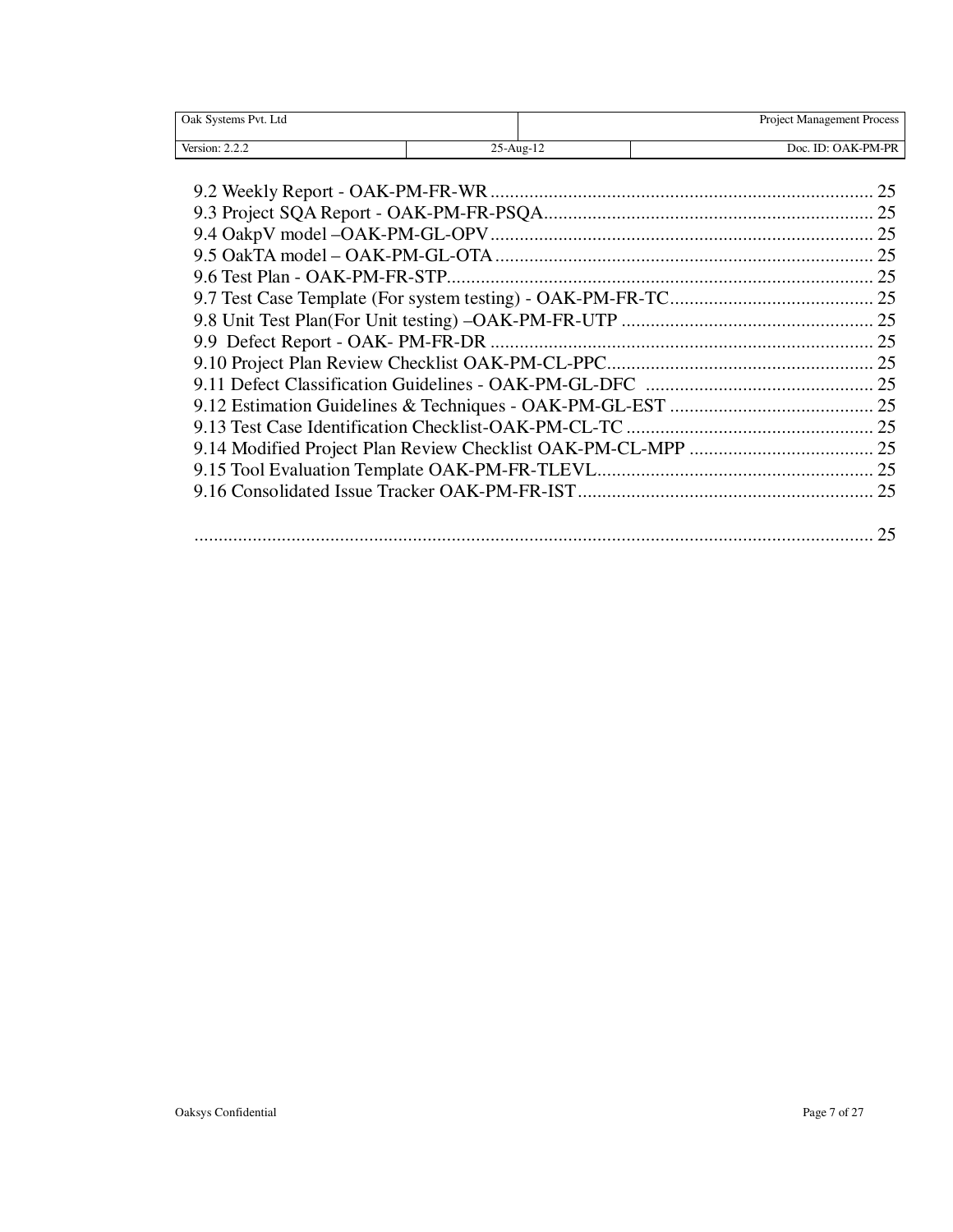| Oak Systems Pyt. Ltd |           | <b>Project Management Process</b> |
|----------------------|-----------|-----------------------------------|
| Version: 2.2.2       | 25-Aug-12 | Doc. ID: OAK-PM-PR                |

# **1.0 PROJECT MANAGEMENT PROCESS**

# 1.1 Purpose

This document describes the process to be followed for Project Management of the projects handled by Oaksys. Project Management Process provides the basis for planning, implementation and tracking of the projects executed by Oaksys.

The QMS release can be considered as one of the turnkey project and relevant sections of PM process can be applied to it.

## 1.2 Scope

This process is applicable to all turnkey projects executed by Oaksys.

### 1.3 Target Audience

Quality Group, HO&D, Project leaders, Team Members

### 1.4 Glossary

FURPS+ – Methodology used to identify Project Quality Goals (**F**unctionality, **U**sability, **R**eliability, **P**erformance, **S**upportability, any additional characteristics) HBD - Head Business Development HO&D - Head Operation & Delivery IQA – Internal Quality Audit ISO — International Organization for standardization LC - Life Cycle OakpV- Parallel V model adopted by Oaksys Oaksys - Oak Systems Pvt. Ltd. OakTA –Test Automation Model adopted by Oaksys PL-Project Leader PMR- Project Management Review QC- Quality control SCM-Software Configuration Management SQA-Software Quality Assurance Org SQA- Organization SQA TM -Team Member V&V - Verification and Validation WBS-Work Breakdown Structure

### 1.5 References

- Quality Management Systems- Requirements IS/ISO 9001:2008
- International Standards ISO 90003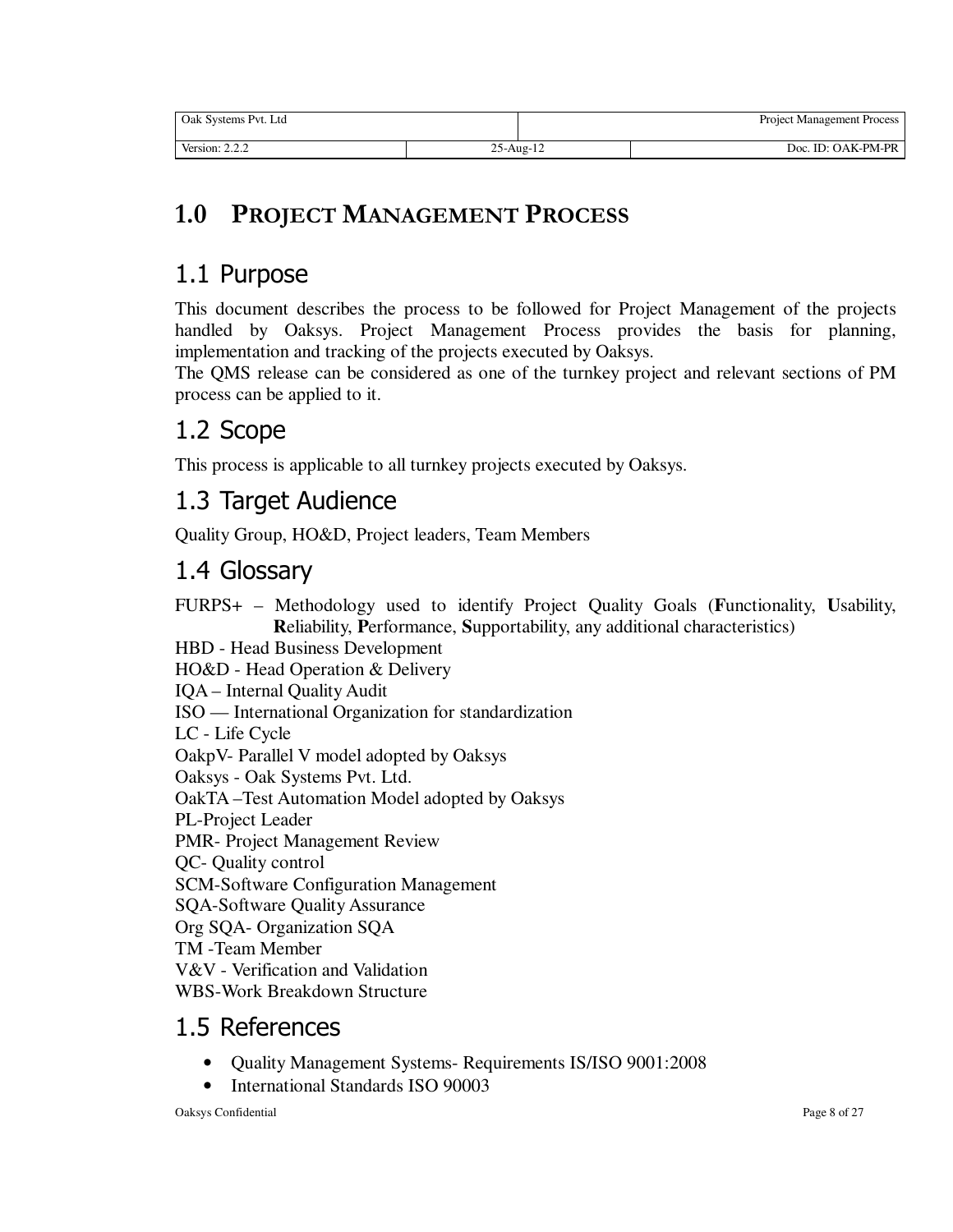| Oak Systems Pvt. Ltd |               | <b>Project Management Process</b> |
|----------------------|---------------|-----------------------------------|
| Version: $2.2.2$     | $25 - Aug-12$ | Doc. ID: OAK-PM-PR                |

- SCM process OAK-SCM-PR
- PMR process OAK-PMR-PR
- IQA process OAK-IQA-PR
- Metrics process OAK-MT-PR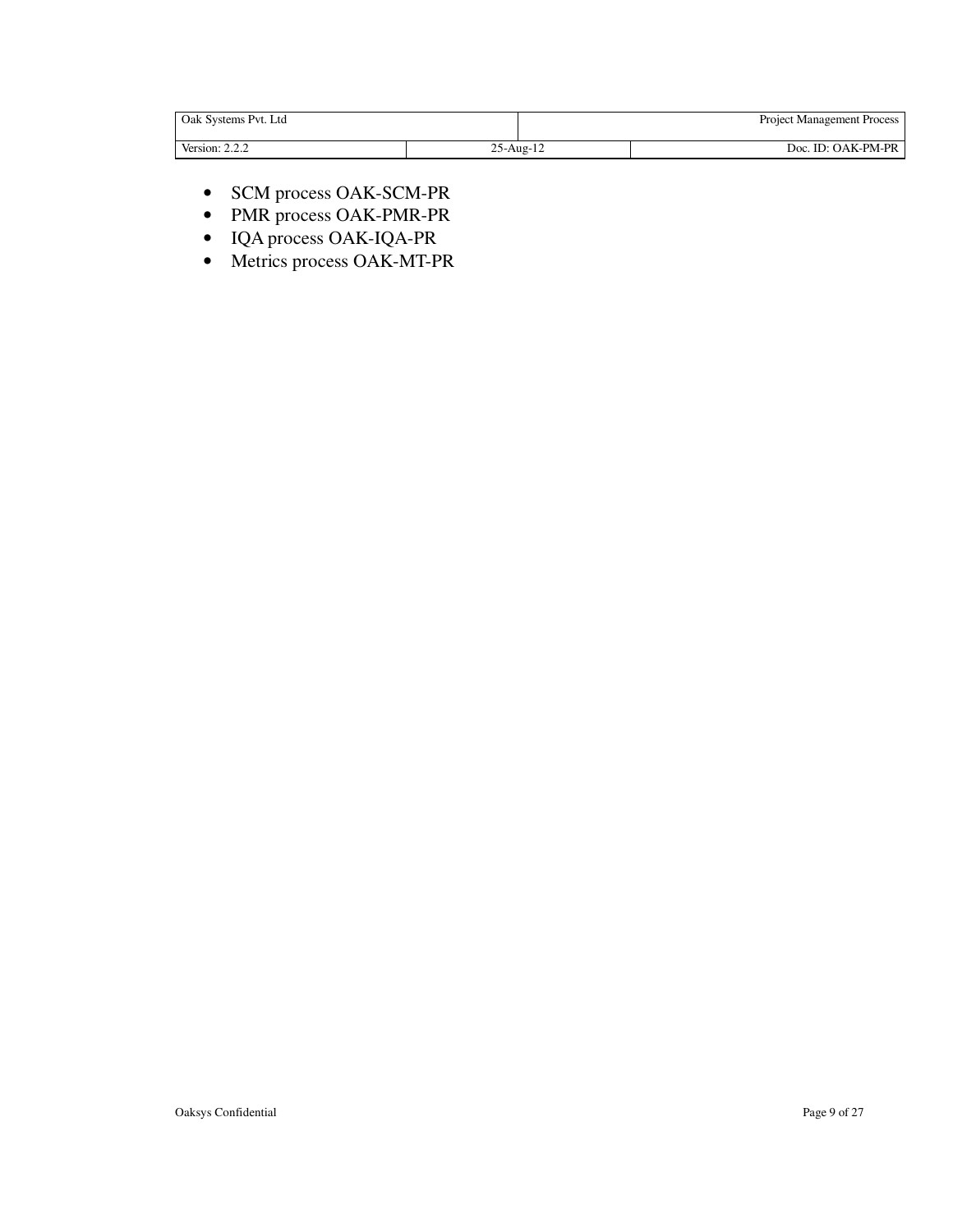| Oak Systems Pvt. Ltd |                 | <b>Project Management Process</b> |
|----------------------|-----------------|-----------------------------------|
| Version: $2.2.4$     | $25$ -Aug- $12$ | Doc. ID: OAK-PM-PR                |

## **2.0 ENTRY CRITERIA**

Project getting initiated by Business Development process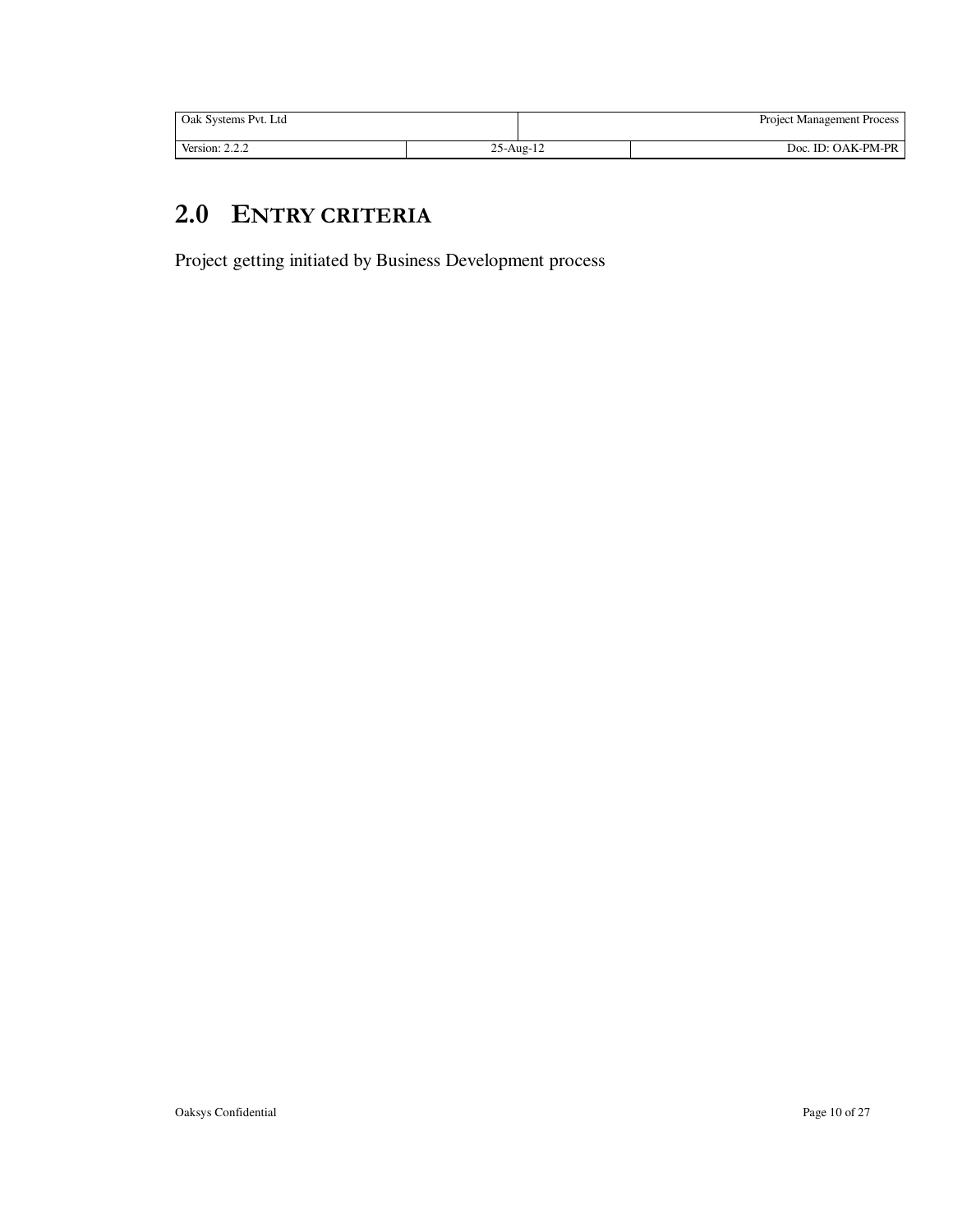| Oak Systems Pvt. Ltd           |           | <b>Project Management Process</b> |
|--------------------------------|-----------|-----------------------------------|
| Version: 2.<br>222<br><u>.</u> | 25-Aug-12 | Doc. ID: OAK-PM-PR                |

### **3.0 RESPONSIBILITY**

Project Leader is responsible for planning and implementing the projects as per this Project Management Process.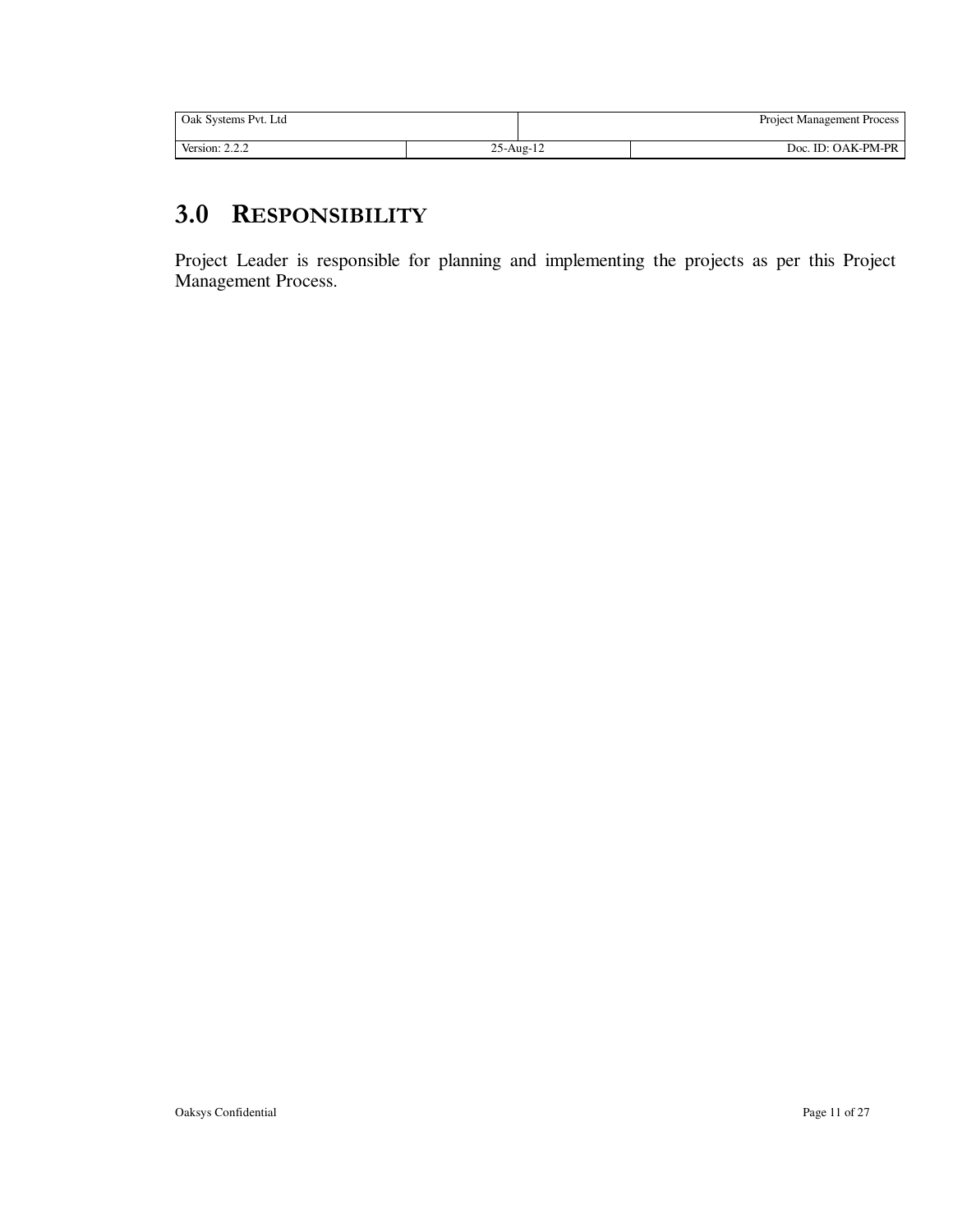| Oak Systems Pvt. Ltd |              | <b>Project Management Process</b> |
|----------------------|--------------|-----------------------------------|
| Version: $2.2.2$     | $25$ -Aug-12 | Doc. ID: OAK-PM-PR                |

# **4.0 PROCESS FLOW DIAGRAM**

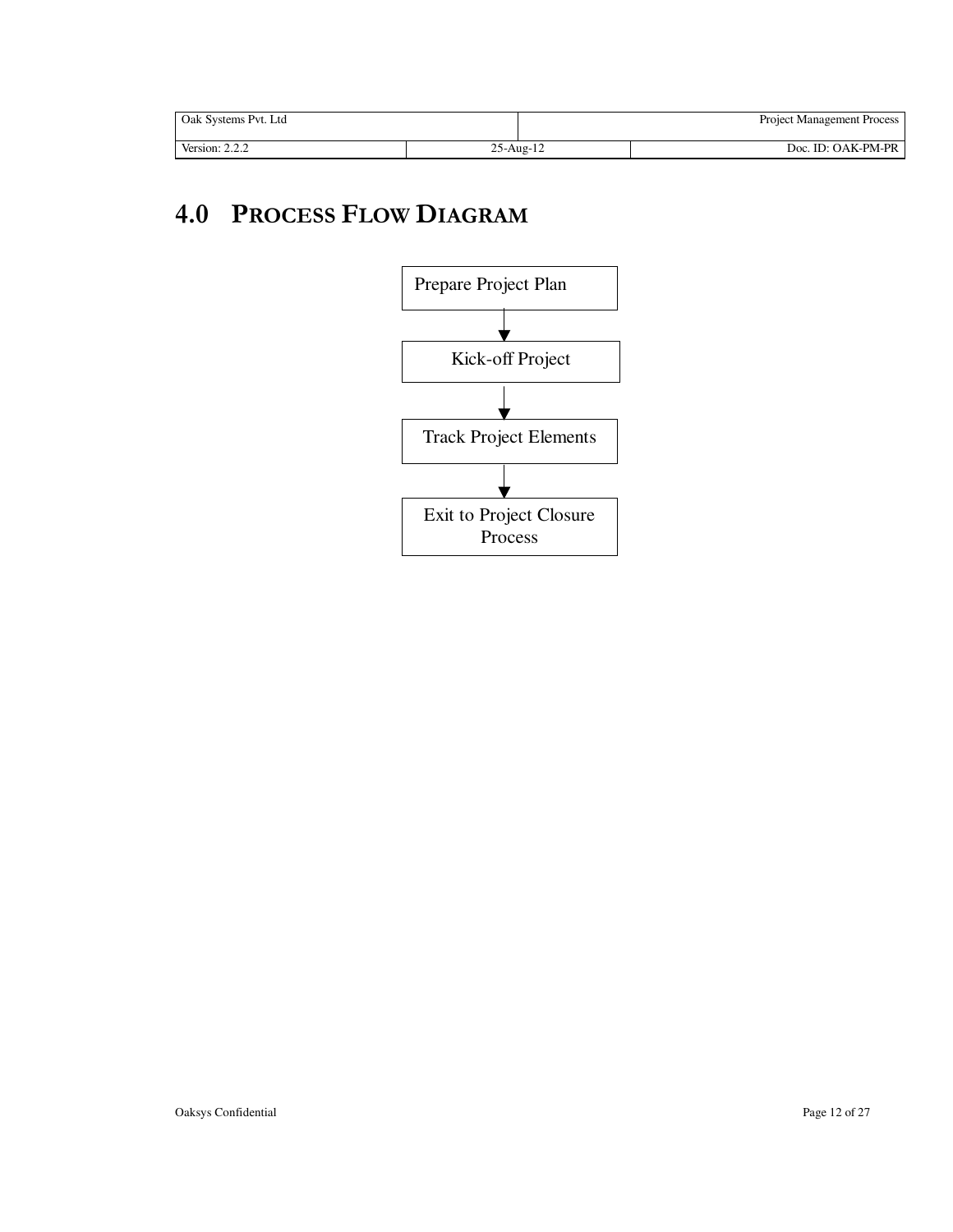| Oak Systems Pvt. Ltd |                 | <b>Project Management Process</b> |
|----------------------|-----------------|-----------------------------------|
| Version: 2.2.2       | $25$ -Aug- $12$ | Doc. ID: OAK-PM-PR                |

### **5.0 PROCESS DESCRIPTION**

This process is entered by way of filling the Project Initiation Form and with assignment of Project Id and PL by H O&D. The project team is identified and Project Plan is prepared by the PL according to the **Project Plan template (OAK-PM-FR-PPTK)**. New project plan prepared shall undergo inspection process for review. This Project Plan is reviewed against the *Project Plan Review Checklist (*OAK-PM-CL-PPC). During the project lifecycle, the Project Plan may undergo modifications. All such modifications shall be reviewed as per the peer review preocess. *Modified Project Plan Review Checklist* (OAK-PM-CL-MPP) shall be used during such reviews. The process is exited when project reaches its closure state by way of customer accepting the deliverables or the project getting cancelled or suspended by Customer or Oaksys.

## 5.1 Prepare Project Plan

For each turnkey project, the Project Leader shall prepare a project plan as per the standard format (OAK-PM-FR-PPTK). Project plan will capture the type of project. Following will be the type of project

- **D** Development
- $\Box$  Testing
- **Q** Maintenance
- **Q** Automation
- $\Box$  Quality consultancy
- $\Box$  Any other type not covered above
- $\Box$  Or in any combination of above

 While preparing the Project Plan, the Project Leader is advised to look into past project information such as best practices, pit falls, lessons learnt etc. He can refer to Post Project Reports available at Org. SQA. One of the inspectors for Project Plan Review shall be Org SQA. Details of planning and execution of turnkey projects are detailed below.

For Testing projects, Project plan shall also be used as the Test plan. Hence, while preparing project plan for Testing projects, it shall be ensured that all the sections of test plan are covered in the project plan by referring to the TEST PLAN MAPPING MATRIX available in OAK-PM-FR-PPTK.

### **5.1.1 Turnkey projects**

The PL in consultation with HO&D prepares the Project Plan. The team members for the project are identified.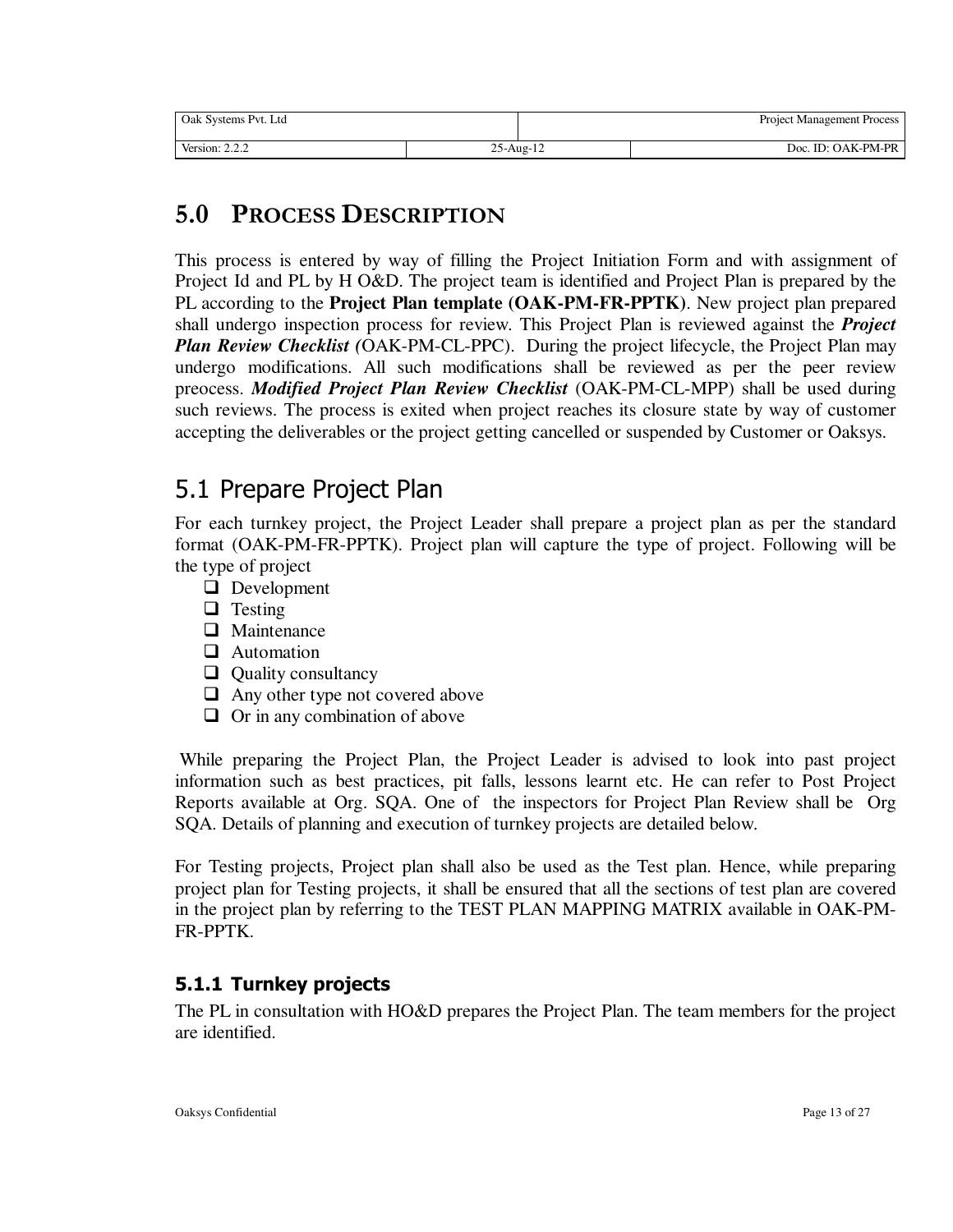| Oak Systems Pvt. Ltd |           | <b>Project Management Process</b> |
|----------------------|-----------|-----------------------------------|
| Version: $2.2.2$     | 25-Aug-12 | $ID: OAK-PM-PR$<br>$\overline{a}$ |

The project plan shall be updated whenever required. The instances could be milestone completion, before PMR, after PMR, internal and external audits, change in scope etc. The project plan shall be updated immediately without much delay.

#### 5.1.1.1 Contract Quality objectives and Project Quality Goals

Project Plan shall list the quality requirements, agreed with the customer as per the contract. The Project Quality goals on the basis of contract quality requirements and organization quality objectives are also to be identified. FURPS+ shall be the methodology for defining the project quality goals. FURPS+ is an acronym used to identify quality attributes necessary for successful delivery of services.

FURPS+ stands for: Functionality: - feature set Usability: - ease of use Reliability: - dependability; absence of failure Performance: - system efficiency; response time Supportability: - ease of maintenance; cost of ownership +: - Localizability; portability; other key attributes.

#### 5.1.1.2 Life Cycle Activities

The PL shall define the appropriate Project Life Cycle for the project based on the nature of project using past experience. This LC shall be mentioned in the Project Plan. The complete life cycle shall be mentioned as bullet points and then suggested table in PPTK can be used to capture the details of LC Typical V & V life cycle (OakPV Model) and Test Automation life cycle (OakTA model) are available as guidelines in appendix. These life cycles can be used with necessary changes.

For each phase in the LC, the following shall be identified,

- Key inputs to the phase
- Entry criteria for the phase
- Activities and tasks to be carried out to accomplish these deliverables
- Tools, techniques, methodologies planned to be used to accomplish tasks
- Verification and Validation mechanisms
- Key deliverables of the phase
- Customer Acceptance/Exit criteria

Any Templates/Guidelines/Checklists needed by the project for carrying out any LC activities shall be mentioned under Tools, techniques, methodologies section of the corresponding phase.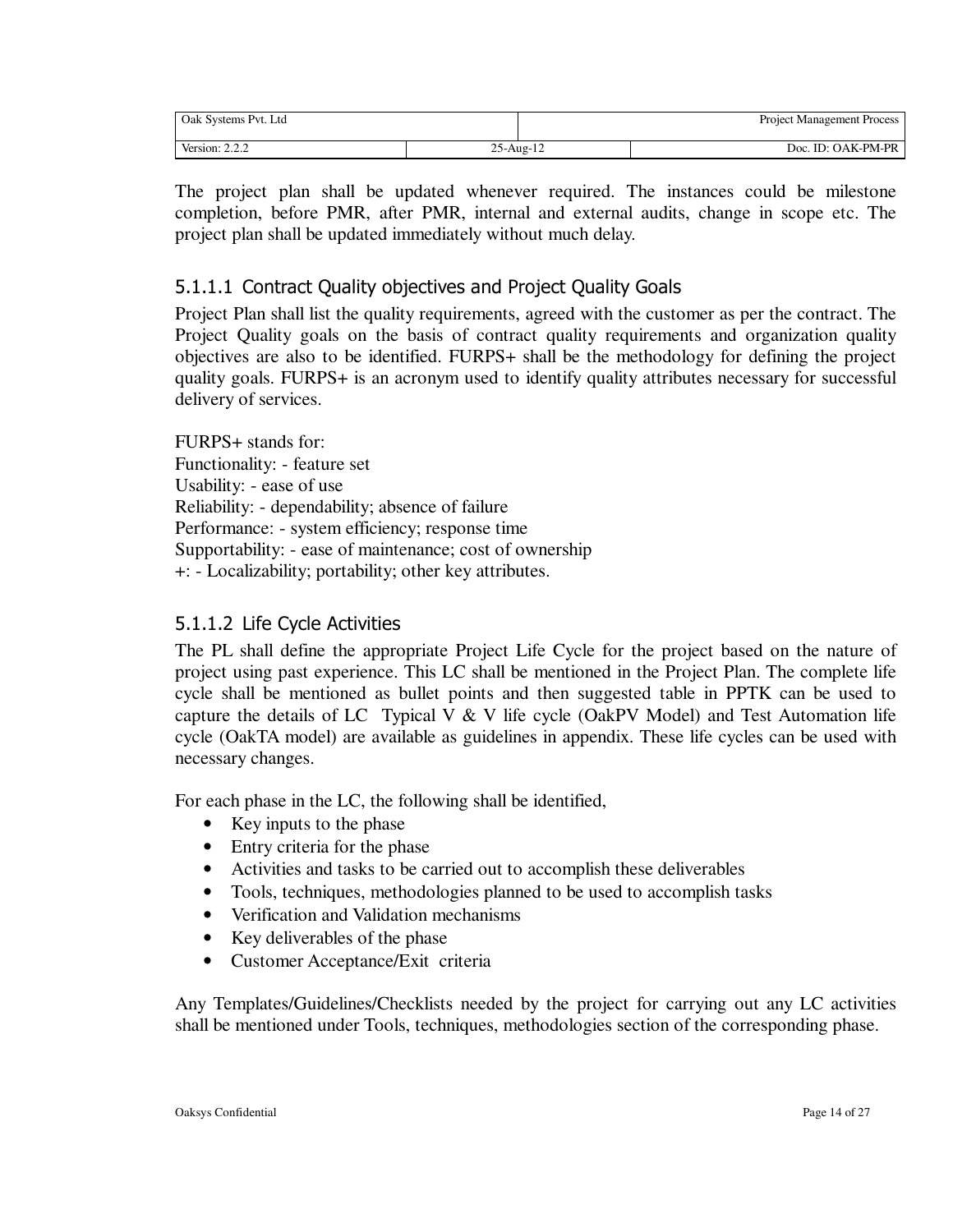| Oak Systems Pvt. Ltd |                 | <b>Project Management Process</b> |
|----------------------|-----------------|-----------------------------------|
| Version: $2.2.2$     | $25$ -Aug- $12$ | Doc. ID: OAK-PM-PR                |

If the project requires some special tools to be used in any one of the phase of life cycle, then different tools shall be evaluated. The evaluation report shall be captured in template OAK-PM-FR-TLEVL. The tool evaluation shall become one of the artifacts of the project.

Generic Coding Guidelines (OAK-PM-GL-GCG) are available. Wherever required, these can be used to develop project specific Coding Guidelines and shall be used for development projects.

The table suggested in the Project Plan Template can be used. In appendix typical templates for Test Plan, Test Case, and Defect Report are attached. These templates can be used while executing typical testing or development project. Defect classification guideline can be used for categorizing the defects.

Test Case Identification Checklist shall be used as an aid while writing Test cases or Reviewing the test cases. This is applicable when test cases are written for the type of testing addressed in the checklist.

Validation mechanism is a means of testing the project to ensure that the project has met its Quality goals. The validation mechanism will depend upon the type of the project. The validation mechanism shall be identified and defined for each project and detailed in the respective phase of the life cycle activity in the project plan.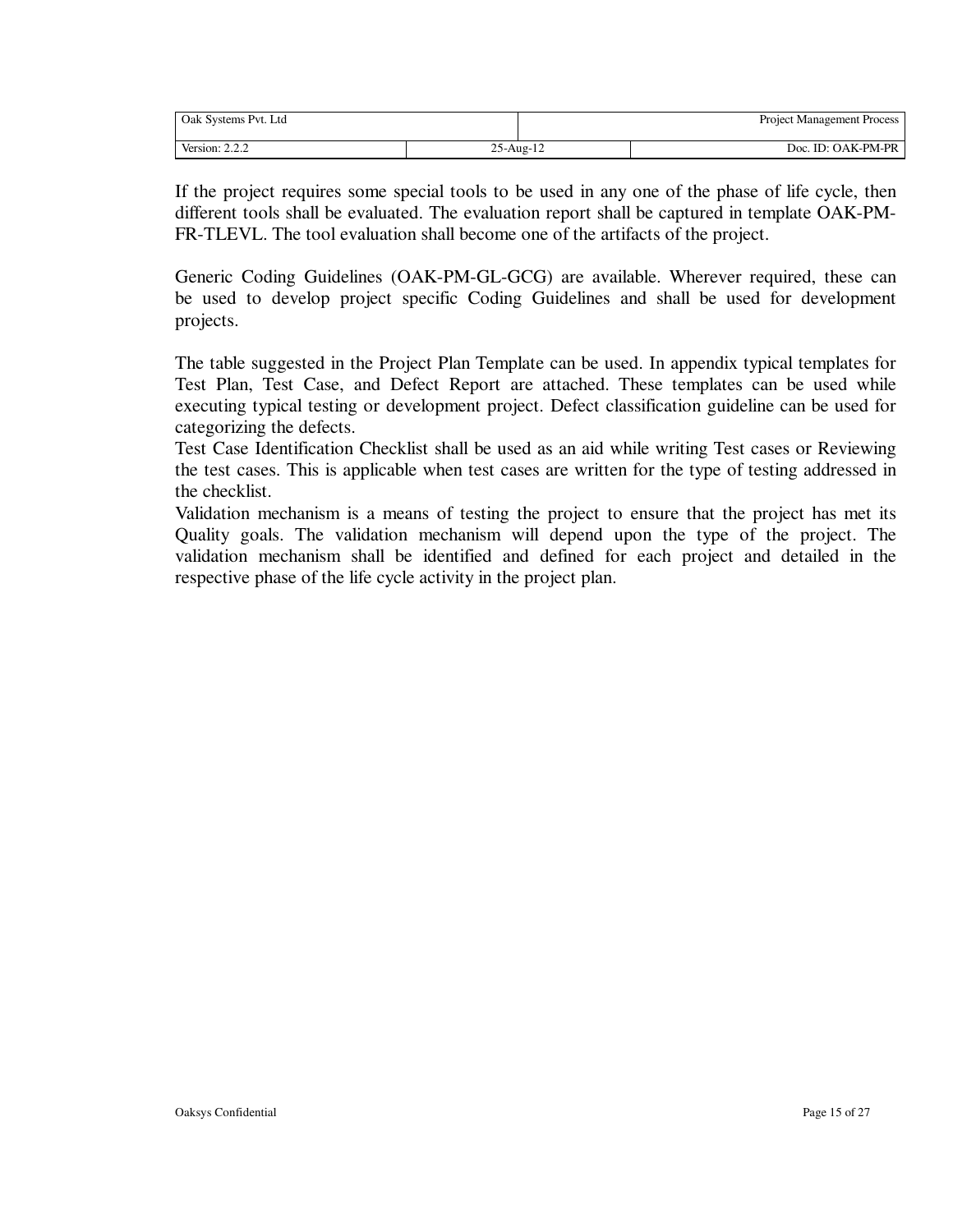| Oak Systems Pvt. Ltd |               | <b>Project Management Process</b> |
|----------------------|---------------|-----------------------------------|
| Version: $2.2.2$     | $25 - Aug-12$ | Doc. ID: OAK-PM-PR                |

#### 5.1.1.3 WBS

The PL shall identify WBS for the project and record it in the Project Plan. This shall be based on the project scope, quality goals, life cycle, milestones agreed upon, etc. PL and Team Members shall decide unit of Measure for the WBS. The WBS shall contain the following information at least at each milestone level -

- Activity/Task,
- Planned start date
- Planned end date
- Planned effort
- Role

Actual performance data shall be recorded into the WBS at least at the end of each milestone -

- Actual start date
- Actual end date
- Actual effort

The WBS can be captured in the table suggested in the Project Plan Template. A separate table can be created as per documentation standard and a link to it can be provided from the WBS section in the Project Plan.

#### 5.1.1.4 Estimation

Project Plan shall identify the estimation technique to be used for project. Following points should be considered.

- What is to be estimated
- Unit of measure
- Estimation tool used and methodology used for estimating

Actual estimates considering project SCM, project SQA, Org SQA efforts shall be captured in project plan along with the assumptions made. Effort and schedule estimates including planned / replanned start & end dates are mandatory. Estimation of project shall be relooked at regular intervals (milestones)

The estimation guideline is attached in Appendix for reference.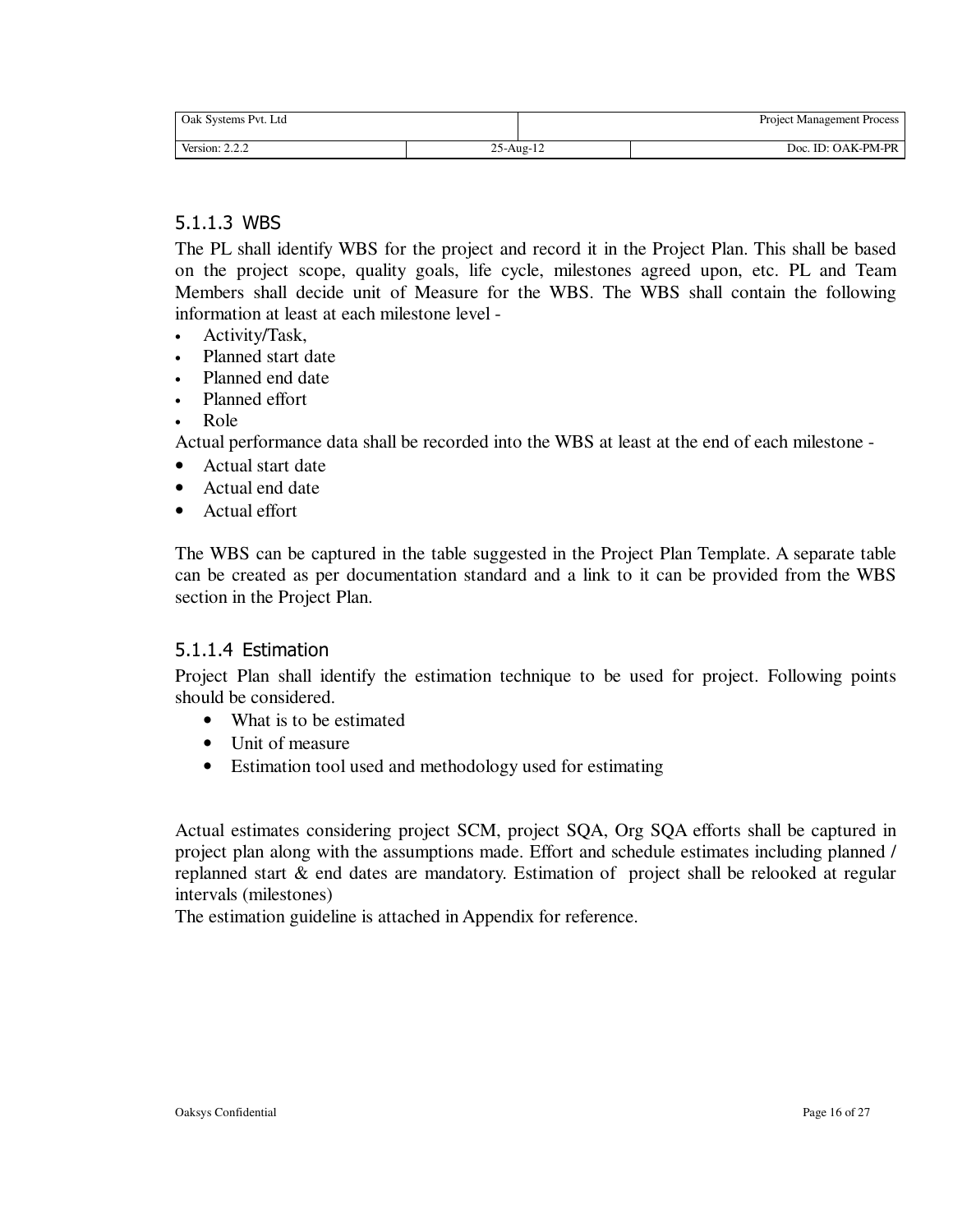| Oak Systems Pvt. Ltd |           | Process<br>Project Management I |
|----------------------|-----------|---------------------------------|
| Version: $2.2.2$     | 25-Aug-12 | Doc. ID: OAK-PM-PR              |

#### 5.1.1.5 Project Resources

Project plan shall contain the details of hardware, software and personnel resources that are required to execute the project along with the duration for which each resource is to be used by the project and whether it is required full-time or for partial time. For personnel, the required skills shall be listed. The table shown in Project Plan template can be used.

#### 5.1.1.6 Training requirements

Project specific training requirements shall be documented in the Project Plan. WBS may have to be revised to include these activities. This would form the basis for developing the individual training plan for project personnel.

It is to be noted that the training requirement are those required by the project and not based on what training courses are offered in the organization-wide training calendar.

The table shown in Project Plan template can be used.

#### 5.1.1.7 Project Organisation

The roles and responsibilities in the project shall be identified in the Project Plan. The assignment of a role to an individual resource shall also be recorded in the plan. The table shown in Project Plan template can be used.

#### 5.1.1.8 SQA Activities

The contract quality requirements and product quality objectives shall be clearly mentioned in the Project Plan. In LC table verification and validation mechanisms of the project shall be clearly mentioned

Every project shall have a project SQA. He/she shall perform following SQA activities,

- Help PL in planning the project's SQA activities (reviews, audit planning, metrics collection, etc.)
- Train and support the project team members regarding the SOA activities (reviews, audit planning, metrics collection, etc.). This can be added in training requirements of the project.
- Carryout the verification of the SQA activities throughout the project's lifecycle. The Project SQA shall carryout process reviews by participating in reviews/testing on sample basis as planned in the LC table.
- Conduct reviews to verify the conformance of process and standards that are documented.
- Setup mechanism to collect the metrics data from projects at defined frequency. For long term projects metrics are computed at milestone levels. The mandatory metrics are defined in **Metrics process (OAK-MT-PR)**. Mention the relevant Organisation's mandatory metrics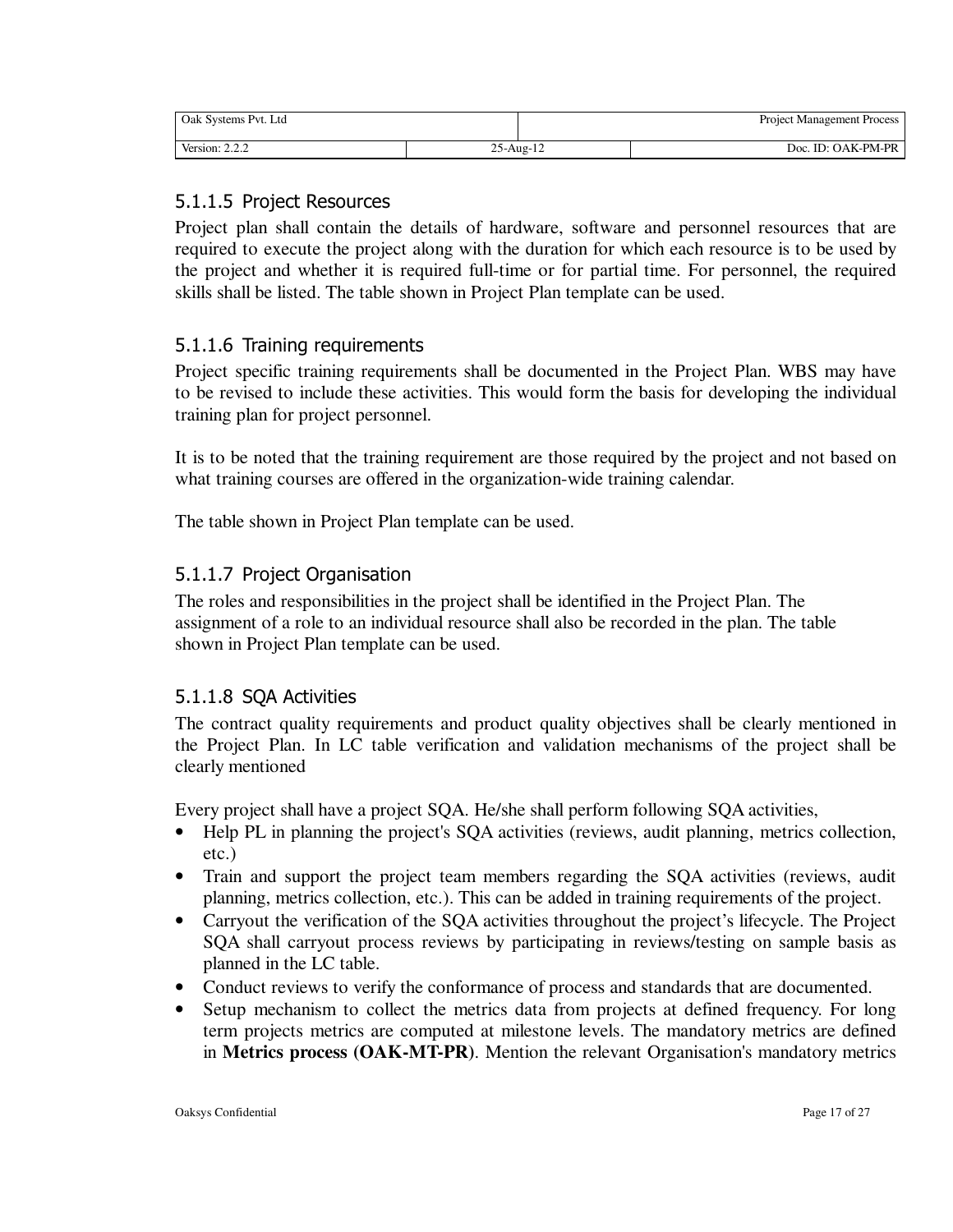| Oak Systems Pvt. Ltd                       |                 | <b>Project Management Process</b> |
|--------------------------------------------|-----------------|-----------------------------------|
| Version: $\angle$<br>222<br><u>_ _ _ _</u> | $25$ -Aug- $12$ | Doc. ID: OAK-PM-PR                |

with goals in the Project Plan. Any additional metrics if required to measure the project quality goals can also be mentioned in the Project Plan.

- The Project SQA shall submit SQA report to the PL and copy of it to the Quality Lead using the **Project SQA Report (OAK-PM-FR-PSQA)**. If the frequency of submitting this report is different from 'monthly', it shall be mentioned in the Project Plan.
- Any deviation in the processes shall be approved by Org SQA(Quality). The deviations shall be mentioned in project plan (OAK-PM-FR-PPTK)

#### 5.1.1.8.1 Project Management Review

Each project shall have at least one Project Management Review (PMR) once every two months. Each project shall have minimum one PMR during its tenure. PMRs shall have at least one member from Oaksys senior management. The PMR shall be conducted according to PMR process. The schedule for this PMRs shall be captured in Project Plan. The table shown in Project Plan template can be used in capturing PMR details.

#### 5.1.1.8.2 Audits

The projects' IQA shall be aligned with Org IQA calendar. Any additional IQAs for the project, if needed, shall be mentioned in the Project Plan. The IQA date received from MR shall be mentioned in the WBS. It is recommended that this IQA should happen before PMR.

#### 5.1.1.9 SCM Activities

Each project shall have a Project SCM identified and documented in the Project Plan. The SCM activities are performed according to the SCM process (OAK-SCM-PR). Any deviation from this standard SCM process shall be mentioned in Project Plan. . Customer property, if any, shall be clearly mentioned with reference to the media of storage (Electronic/Paper)

#### 5.1.1.10 Project Dependencies

The project's internal and external dependencies shall be documented. The plans shall be drawn up for necessary co-ordination and communication if required. All the affected groups shall be identified. The contribution, interfaces and events for each group shall be identified. The table shown in Project Plan template can be used in capturing project dependencies.

#### 5.1.1.11 Risk Management

Each project shall identify the risks and document in the project plan. For each risk, its impact on project quality goals, preventive action and contingency plan shall be listed.

The table shown in Project Plan Template can be used in capturing risk management details. Impact of risk shall be determined based on the guideline mentioned in the project plan.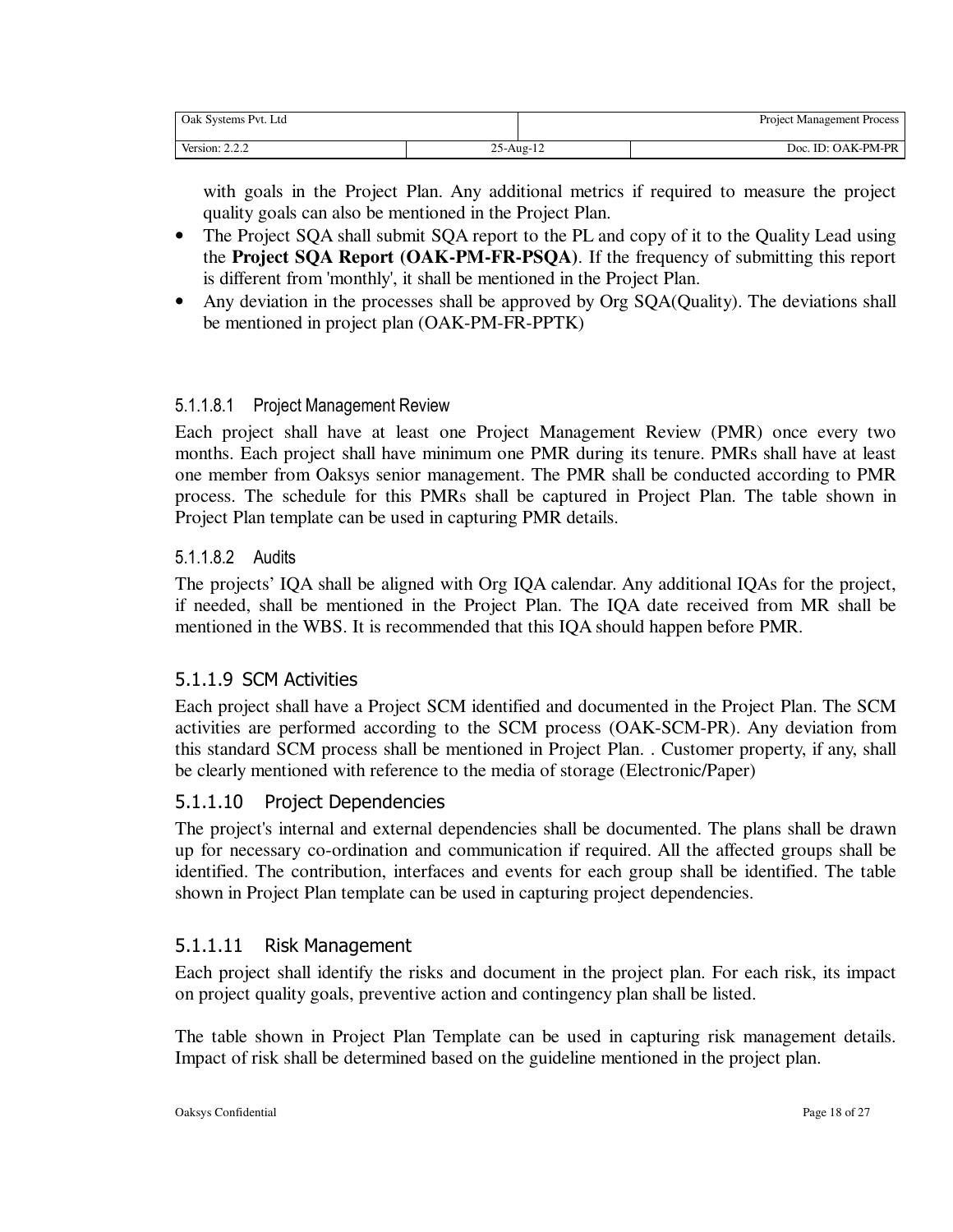| Oak Systems Pvt. Ltd |           | <b>Project Management Process</b> |
|----------------------|-----------|-----------------------------------|
| Version: $2.2.2$     | 25-Aug-12 | Doc. ID: OAK-PM-PR                |

#### 5.1.1.12 Project Exit Criteria

Each project shall identify the Exit criteria for the project. Project Plan Template shall be used to mention the Customer Acceptance/ Exit Criteria.

Once Project Exit criteria is met, Project closure process (OAK-PC-PR) shall be initiated on the project.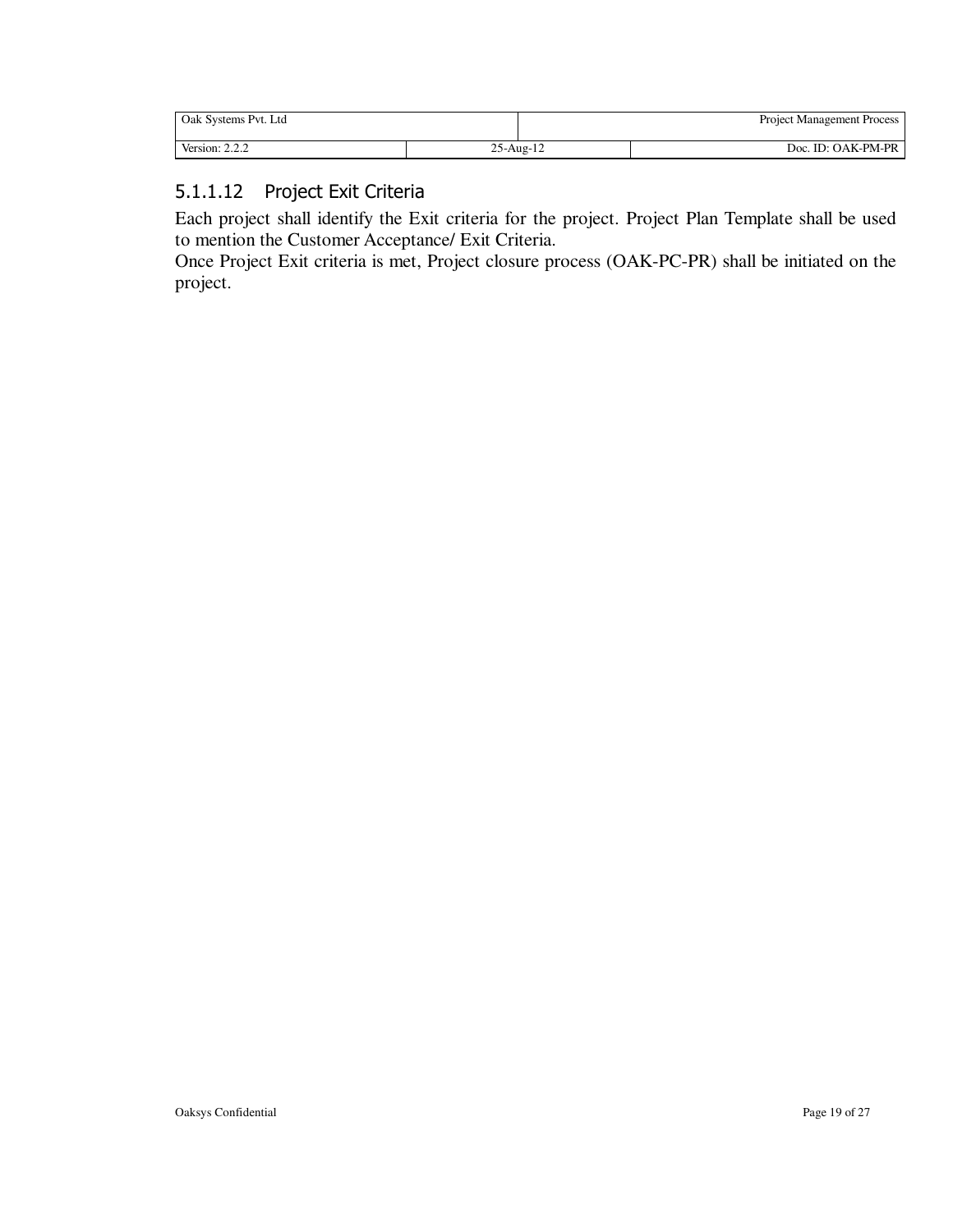| Oak Systems Pvt. Ltd |                 | <b>Project Management Process</b> |                    |  |
|----------------------|-----------------|-----------------------------------|--------------------|--|
| Version: $2.2.2$     | $25$ -Aug- $12$ |                                   | Doc. ID: OAK-PM-PR |  |

# 5.2 Project Kick-off Meeting

The PL shall prepare draft Project Plan as per this process. The draft Project Plan shall be presented in this kick-off meeting. A member from Org-SQA and/or H O&D shall attend this meeting. Customer focus and customer satisfaction shall be discussed in the kick-off meeting. He importance of relevant processes shall be discussed in this meeting. Project specific quality objectives shall be discussed. The details of this meeting shall be captured in the MOM template.

# 5.3 Tracking of Project Plan Elements

### **5.3.1 Tracking**

- The PL shall assign specific activity/activities of the project explicitly to an individual as per the WBS table.
- The PL shall maintain a Project Folder (hard or soft copy) consisting of the following
- Technical aspects of the proposal
- Project Initiation Form
- Project Plan
	- Technical documents (supplied by customer and prepared by project team)
	- Customer correspondence and clarification requests raised
	- Audit records
	- All review records
	- Weekly reports
	- Customer feedback reports
	- Any other relevant information regarding the project
- PL shall submit weekly report to HO&D. *Weekly Report* (OAK-PM-FR-WR) format shall be used for this purpose.
- Project SQA shall submit project SQA report to PL, with a copy to Quality Leader.
- The PL can decide on the mechanism of tracking team member's activities.
- The PL shall maintain and update the issue tracker for the project. This issue tracker is shared with customer as part of customer communication and while attending meetings with customer

### **5.3.2 Reporting**

The PL shall conduct periodic reviews with the team members on the activities done during the period and those planned for the next period. A corrective action has to be taken if the activities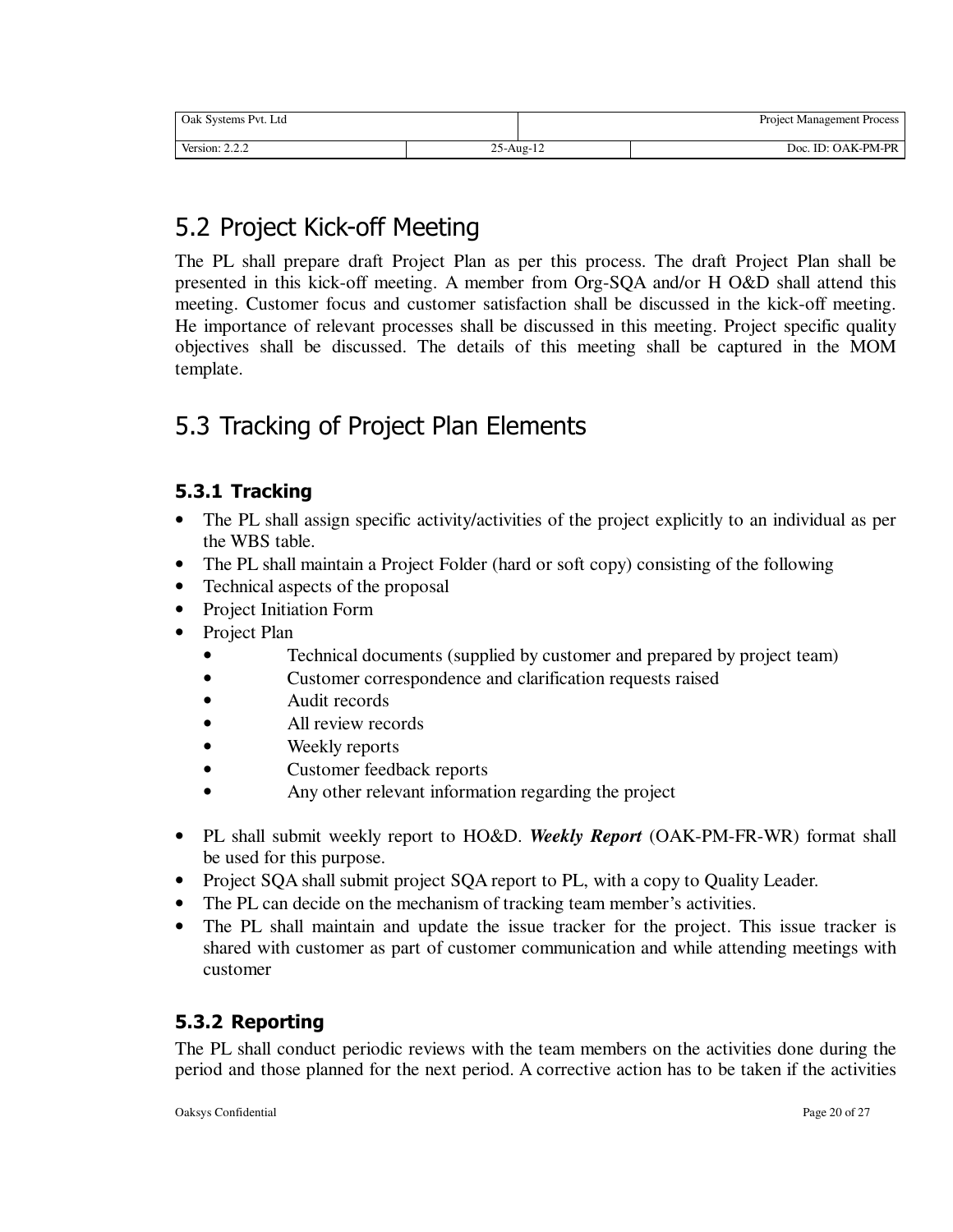| Oak Systems Pvt. Ltd |           |  | Project Management Process |
|----------------------|-----------|--|----------------------------|
| Version: $2.2.2$     | 25-Aug-12 |  | Doc. ID: OAK-PM-PR         |

do not satisfy the project WBS. The Project Plan has to be modified to make effect of the current activities. Effort spent on the project by the team member shall be reported to Quality group using **Time Sheet** (**OAK-MT-FR-TS)** defined in Metrics process. All timesheets shall be approved by the PL before submission to Quality Group.

The PL shall report the project status using -

- Weekly reports
- Presentation material for PMR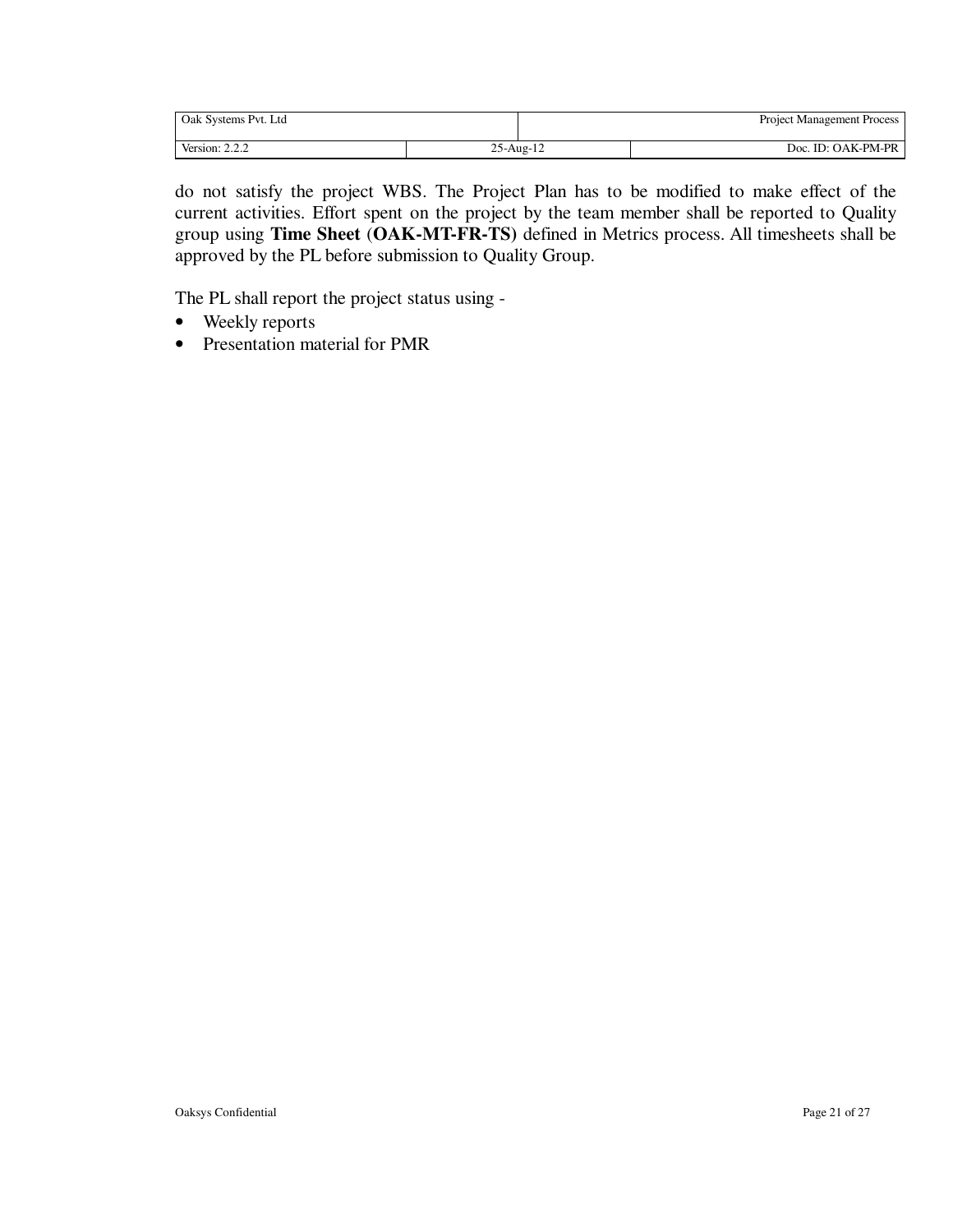| Oak Systems Pvt. Ltd    |                 | <b>Project Management Process</b> |                    |  |
|-------------------------|-----------------|-----------------------------------|--------------------|--|
| Version: 2.<br>$\Omega$ | $25$ -Aug- $12$ |                                   | Doc. ID: OAK-PM-PR |  |

# 5.4 Requirements Change Management

Any change to requirement requested by the customer shall follow the change management procedure of the SCM process. The change impact analysis is done. The impact on the project will be discussed with the H O&D and communicated to customer. Whenever needed, customer's approval is sought for the same. Based on the customer approval, the project plans can be updated, if required. The person affected shall be communicated. In the case of new requirement, entire Requirement Management process has to be repeated

### 5.5 Project Closure

Please refer to the Project Closure Process (OAK-PC-PR).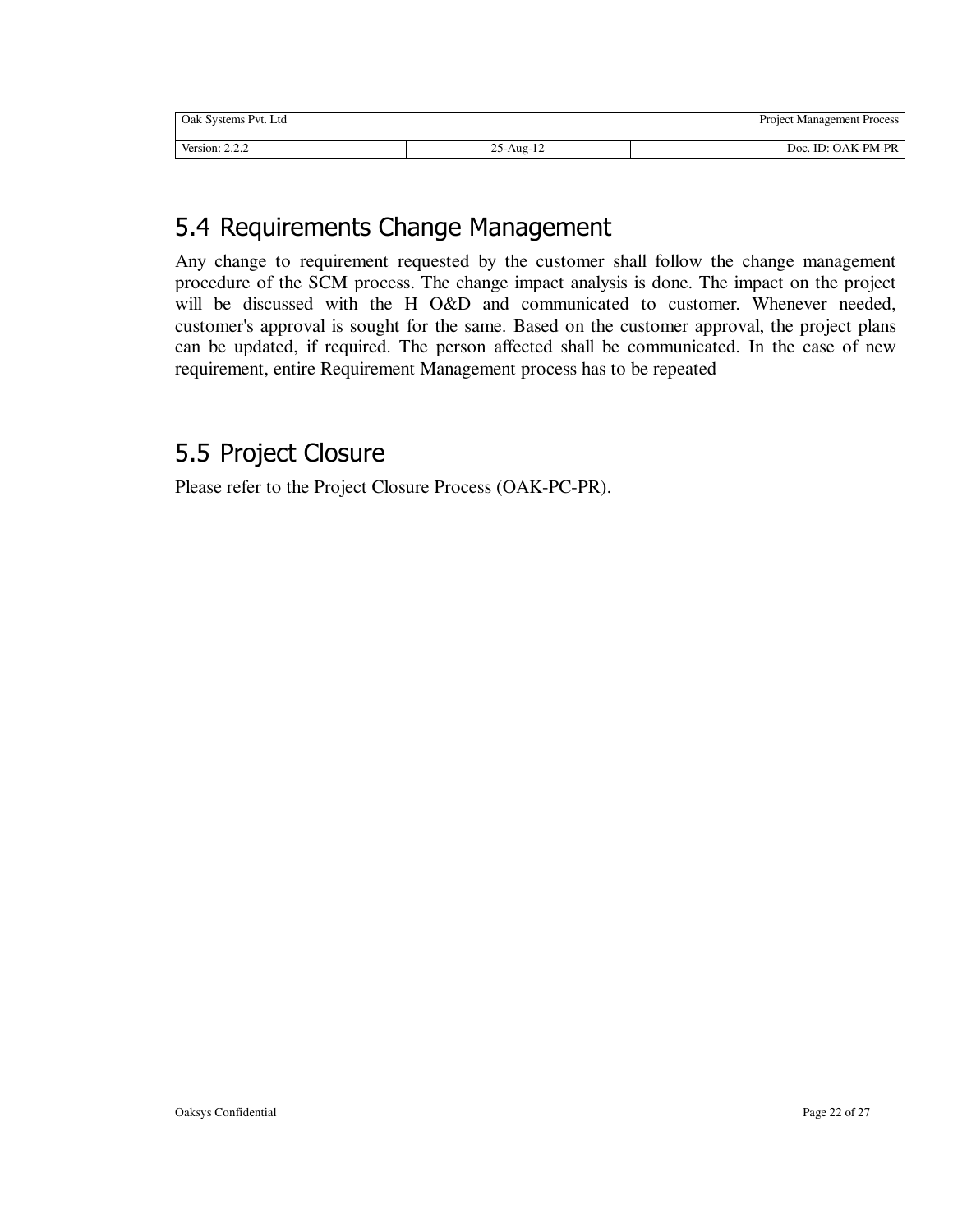| Oak Systems Pvt. Ltd |               | <b>Project Management Process</b> |
|----------------------|---------------|-----------------------------------|
| Version: $2.2.2$     | $25 - Aug-12$ | Doc. ID: OAK-PM-PR                |

# **6.0 DELIVERABLES & QUALITY RECORDS**

- Project Plan
- Weekly reports
- Project SQA Reports
- PMR material
- All project documents generated during execution of the project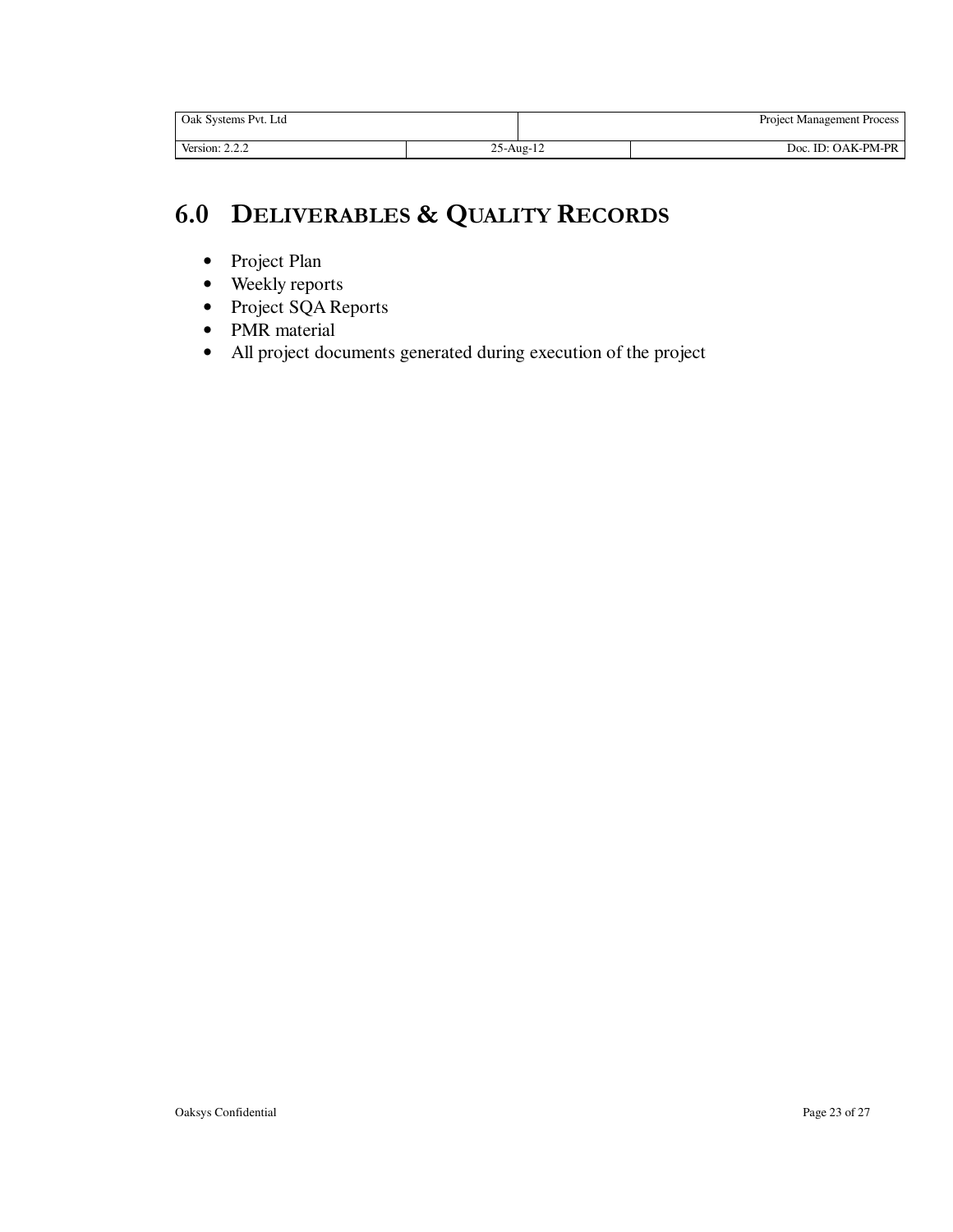| Oak Systems Pvt. Ltd |               | <b>Project Management Process</b> |                    |
|----------------------|---------------|-----------------------------------|--------------------|
| Version: $2.2.2$     | $25 - Aug-12$ |                                   | Doc. ID: OAK-PM-PR |

### **7.0 VERIFICATION**

- New Project Plan is reviewed against *Project Plan Review Checklist*
- Updates to Project Plan are reviewed against *Modified Project Plan Review Checklist*
- Project Plan is approved by H O&D
- Periodic IQA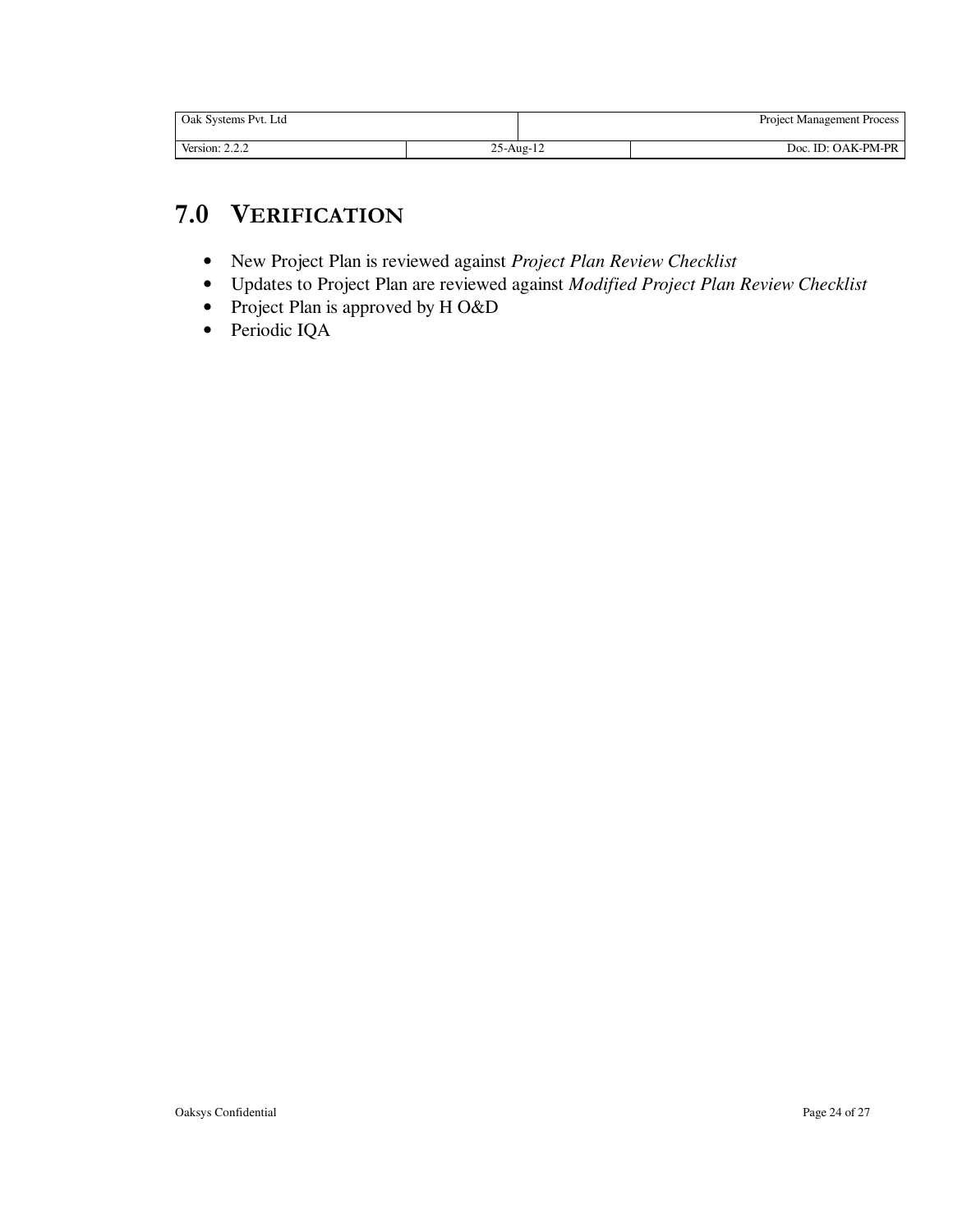| Oak Systems Pvt. Ltd |                 | <b>Project Management Process</b> |                    |  |
|----------------------|-----------------|-----------------------------------|--------------------|--|
| Version: $2.2.2$     | $25$ -Aug- $12$ |                                   | Doc. ID: OAK-PM-PR |  |

### **8.0 EXIT CRITERIA**

Project closure due to

- Successful completion of the project
- Cancellation of project
- Suspension of project